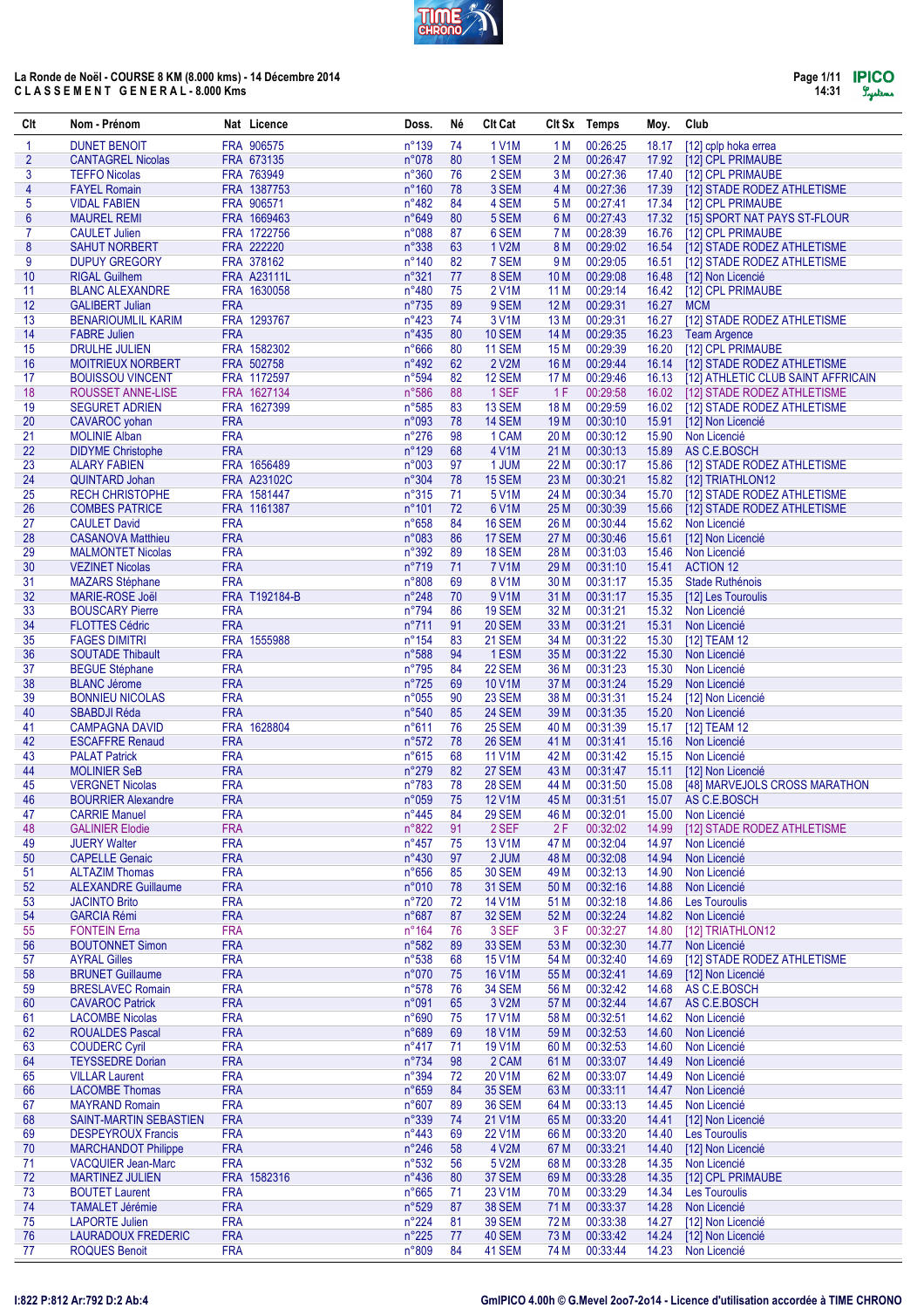

| Clt        | Nom - Prénom                                          |                          | Nat Licence               | Doss.                            | Νé       | <b>Clt Cat</b>                 |                  | Clt Sx Temps         | Moy.           | Club                                              |
|------------|-------------------------------------------------------|--------------------------|---------------------------|----------------------------------|----------|--------------------------------|------------------|----------------------|----------------|---------------------------------------------------|
| 78         | <b>ALIANE DJAMEL</b>                                  |                          | FRA 120536                | n°011                            | 74       | 24 V1M                         | 75 M             | 00:33:44             | 14.23          | [12] CPL PRIMAUBE                                 |
| 79         | <b>LAVERGNE Christophe</b>                            | <b>FRA</b>               |                           | n°229                            | 87       | 42 SEM                         | 76 M             | 00:33:44             | 14.23          | [12] Non Licencié                                 |
| 80         | <b>EL YOUSFI Said</b>                                 | <b>FRA</b>               |                           | n°730                            | 80       | 43 SEM                         | 77 M             | 00:33:45             | 14.22          | <b>Jog 12</b>                                     |
| 81         | <b>GAYRAUD Ludovic</b>                                | <b>FRA</b>               |                           | $n^{\circ}616$                   | 72       | 25 V1M                         | 78 M             | 00:33:49             | 14.20          | Non Licencié                                      |
| 82         | <b>RICARD Pierre</b>                                  |                          | FRA 1722757               | n°318                            | 85       | 44 SEM                         | 79 M             | 00:33:50             | 14.19          | [12] Non Licencié                                 |
| 83         | <b>POUGEL Grégory</b>                                 | <b>FRA</b>               |                           | n°807                            | 85       | 45 SEM                         | 80 M             | 00:33:51             | 14.18          | Non Licencié                                      |
| 84         | <b>URSULE Grégory</b>                                 | <b>FRA</b>               |                           | $n^{\circ}764$                   | 77       | 46 SEM                         | 81 M             | 00:33:52<br>00:33:54 | 14.18          | <b>Bodyfitt</b>                                   |
| 85<br>86   | <b>CAMPANAC Bruno</b><br><b>SALVAT Marlène</b>        | <b>FRA</b><br><b>FRA</b> |                           | $n^{\circ}726$<br>n°520          | 83<br>75 | 47 SEM<br><b>1 V1F</b>         | 82 M<br>4F       | 00:33:55             | 14.17<br>14.16 | Non Licencié<br>Non Licencié                      |
| 87         | MASSOL joel                                           |                          | FRA 1383475               | $n^{\circ}258$                   | 61       | 6 V2M                          | 83 M             | 00:33:55             | 14.15          | [12] courir en levezou                            |
| 88         | <b>REGUILLON Patrick</b>                              | <b>FRA</b>               |                           | n°667                            | 61       | 7 V2M                          | 84 M             | 00:33:59             | 14.13          | Non Licencié                                      |
| 89         | <b>DELLAC Arnaud</b>                                  | <b>FRA</b>               |                           | n°669                            | 74       | <b>26 V1M</b>                  | 85 M             | 00:33:59             | 14.13          | La Druelloise                                     |
| 90         | <b>GALIBERT Michel</b>                                | <b>FRA</b>               |                           | n°781                            | 61       | 8 V2M                          | 86 M             | 00:34:00             | 14.12          | [48] MARVEJOLS CROSS MARATHON                     |
| 91         | <b>GLAUZY Valérian</b>                                | <b>FRA</b>               |                           | $n^{\circ}188$                   | 95       | 2 ESM                          | 87 M             | 00:34:09             | 14.06          | [12] Non Licencié                                 |
| 92         | <b>DORADO THIBAUT</b>                                 |                          | FRA 1582296               | $n^{\circ}494$                   | 84       | 48 SEM                         | 88 M             | 00:34:10             |                | 14.06 [12] CPL PRIMAUBE                           |
| 93         | <b>GINESTE CLAUDE</b>                                 |                          | FRA 1623089               | $n^{\circ}728$                   | 64       | 9 V2M                          | 89 M             | 00:34:13             | 14.03          | [12] AC VILLEFRANCHE DE ROUERGUE                  |
| 94         | VAYSSIERE Jean-Claude                                 | <b>FRA</b>               |                           | n°368                            | 65       | 10 V2M                         | 90 M             | 00:34:15             |                | 14.02 AS C.E.BOSCH                                |
| 95<br>96   | <b>VIEILLEDENT Yannick</b><br><b>NICOLAS Alain</b>    | <b>FRA</b><br><b>FRA</b> |                           | n°699<br>$n^{\circ}478$          | 75<br>70 | 27 V1M<br>28 V1M               | 91 M<br>92 M     | 00:34:17<br>00:34:18 | 14.00<br>14.00 | <b>Les Touroulis</b><br>Non Licencié              |
| 97         | <b>TROTTIER Nicolas</b>                               | <b>FRA</b>               |                           | n°806                            | 71       | 29 V1M                         | 93 M             | 00:34:20             | 13.99          | Non Licencié                                      |
| 98         | <b>LAGRIFFOUL Antoine</b>                             | <b>FRA</b>               |                           | $n^{\circ}413$                   | 88       | 49 SEM                         | 94 M             | 00:34:22             | 13.97          | Non Licencié                                      |
| 99         | <b>LACAN François</b>                                 | <b>FRA</b>               |                           | $n^{\circ}646$                   | 80       | <b>50 SEM</b>                  | 95 M             | 00:34:25             | 13.95          | <b>Tana Quest</b>                                 |
| 100        | <b>LAMBIN FLORIAN</b>                                 |                          | FRA 06667731              | $n^{\circ}222$                   | 82       | <b>51 SEM</b>                  | 96 M             | 00:34:27             | 13.94          | [12] Club Badminton Rodez                         |
| 101        | <b>ENA Sébastien</b>                                  | <b>FRA</b>               |                           | $n^{\circ}145$                   | 75       | 30 V1M                         | 97 M             | 00:34:27             | 13.94          | [12] Non Licencié                                 |
| 102        | <b>ECHE Xavier</b>                                    | <b>FRA</b>               |                           | $n^{\circ}$ 144                  | 86       | <b>52 SEM</b>                  | 98 M             | 00:34:30             | 13.92          | Non Licencié                                      |
| 103        | RODRIGUEZ Jérôme                                      | <b>FRA</b>               |                           | n°328                            | 74       | 31 V1M                         | 99 M             | 00:34:30             | 13.92          | Non Licencié                                      |
| 104        | <b>CAYZAC Alain</b>                                   | <b>FRA</b>               |                           | n°094                            | 65       | 11 V2M                         | 100 <sub>M</sub> | 00:34:31             |                | 13.91 AS C.E.BOSCH                                |
| 105        | <b>RIGAUD Yannick</b>                                 | <b>FRA</b>               |                           | $n^{\circ}454$                   | 72       | 32 V1M                         | 101 M            | 00:34:38             | 13.87          | Les Foulées Minières                              |
| 106        | <b>RENAUX Camille</b>                                 | <b>FRA</b>               |                           | n°317                            | 94       | 3 ESM                          | 102 M            | 00:34:38             | 13.86          | [12] Non Licencié                                 |
| 107<br>108 | <b>CAVAROC</b> pascal<br><b>FAGES</b> joel            | <b>FRA</b>               | FRA 1161057               | n°092<br>$n^{\circ}155$          | 82<br>58 | <b>53 SEM</b><br><b>12 V2M</b> | 103 M<br>104 M   | 00:34:39<br>00:34:39 | 13.86<br>13.86 | [12] Non Licencié<br>[48] Non Licencié            |
| 109        | <b>MAFFRE Anthony</b>                                 | <b>FRA</b>               |                           | n°598                            | 98       | 3 CAM                          | 105 M            | 00:34:40             | 13.85          | Non Licencié                                      |
| 110        | <b>TRAPES Jean-Luc</b>                                |                          | FRA 1623756               | n°362                            | 75       | 33 V1M                         | 106 M            | 00:34:41             |                | 13.84 [12] CPL PRIMAUBE                           |
| 111        | <b>SCHLOSSER Ludovic</b>                              | <b>FRA</b>               |                           | n°548                            | 98       | 4 CAM                          | 107 M            | 00:34:43             | 13.83          | [12] ATHLE VALLON                                 |
| 112        | <b>KAM SIE CASIMIR</b>                                |                          | FRA 1465494               | n°214                            | 71       | 34 V1M                         | 108 M            | 00:34:48             |                | 13.80 [12] STADE RODEZ ATHLETISME                 |
| 113        | <b>BOUSQUET Mathieu</b>                               | <b>FRA</b>               |                           | n°060                            | 89       | <b>54 SEM</b>                  | 109 M            | 00:34:51             | 13.78          | [12] Non Licencié                                 |
| 114        | <b>MARRAGOU VINCENT</b>                               | <b>FRA</b>               |                           | $n^{\circ}252$                   | 76       | <b>55 SEM</b>                  | 110 M            | 00:34:51             |                | 13.77 [12] Non Licencié                           |
| 115        | <b>LASCOUX Véronique</b>                              |                          | <b>FRA A23069C</b>        | n°604                            | 70       | 2 V1F                          | 5F               | 00:34:52             | 13.77          | <b>TRIATHLON12</b>                                |
| 116        | <b>BERNAD Jean-Luc</b>                                | <b>FRA</b>               |                           | n°037                            | 78       | <b>56 SEM</b>                  | 111 M            | 00:34:53             |                | 13.76 [12] Non Licencié                           |
| 117        | <b>MERCADIER Eric</b>                                 | <b>FRA</b>               |                           | $n^{\circ}757$                   | 87       | <b>57 SEM</b>                  | 112 M            | 00:34:54<br>00:34:57 |                | 13.76 Non Licencié                                |
| 118<br>119 | <b>IZARD Aurélie</b><br><b>LUCAS THOMAS</b>           | <b>FRA</b>               | FRA 1130307               | $n^{\circ}207$<br>$n^{\circ}238$ | 82<br>98 | 4 SEF<br>5 CAM                 | 6F<br>113 M      | 00:34:59             | 13.72          | 13.74 AS C.E.BOSCH<br>[12] STADE RODEZ ATHLETISME |
| 120        | <b>VIARGNES Jean-François</b>                         | <b>FRA</b>               |                           | $n^{\circ}721$                   | 73       | 35 V1M                         | 114 M            | 00:35:00             |                | 13.72 Non Licencié                                |
| 121        | <b>ALBINET REGIS</b>                                  |                          | FRA 1205015               | n°006                            | 68       | 36 V1M                         | 115 M            | 00:35:01             | 13.71          | [12] CPL PRIMAUBE                                 |
| 122        | <b>BERTRAND Frédéric</b>                              | <b>FRA</b>               |                           | n°780                            | 84       | <b>58 SEM</b>                  | 116 M            | 00:35:02             |                | 13.71 Non Licencié                                |
| 123        | <b>CARLES CLAUDE</b>                                  |                          | FRA 210490                | n°530                            | 48       | 1 V3M                          | 117 M            | 00:35:03             | 13.70          | [12] STADE RODEZ ATHLETISME                       |
| 124        | <b>COUDERC PASCAL</b>                                 |                          | FRA 397760                | $n^{\circ}438$                   | 67       | 37 V1M                         |                  | 118 M 00:35:05       |                | 13.69 [12] STADE RODEZ ATHLETISME                 |
| 125        | <b>JARROUSSE Rémi</b>                                 | <b>FRA</b>               |                           | n°209                            | 74       | 38 V1M                         | 119 M            | 00:35:08             | 13.67          | [12] Team Levezou                                 |
| 126        | <b>BONNEFOUS Pierre</b>                               | <b>FRA</b>               |                           | n°409                            | 69       | 39 V1M                         | 120 M            | 00:35:15             |                | 13.62 Non Licencié                                |
| 127        | <b>BESSIERE PIERRE</b>                                |                          | FRA 1681158               | n°566                            | 64       | 13 V2M                         | 121 M            | 00:35:16             | 13.62          | [12] STADE RODEZ ATHLETISME                       |
| 128<br>129 | <b>MICHENAUD Thierry</b><br><b>CADARS THIERRY</b>     | <b>FRA</b><br><b>FRA</b> |                           | $n^{\circ}274$<br>n°074          | 64<br>74 | 14 V2M<br>40 V1M               | 122 M<br>123 M   | 00:35:16<br>00:35:18 | 13.61          | [12] STADE RODEZ ATHLETISME<br>[13] Non Licencié  |
| 130        | <b>MARRE Sophie</b>                                   | <b>FRA</b>               |                           | $n^{\circ}625$                   | 78       | 5 SEF                          | 7 F              | 00:35:19             | 13.60<br>13.60 | Non Licencié                                      |
| 131        | <b>HEBRAIL Maxime</b>                                 | <b>FRA</b>               |                           | n°201                            | 93       | 4 ESM                          | 124 M            | 00:35:31             | 13.52          | [12] Non Licencié                                 |
| 132        | <b>GAYRAUD Cedric</b>                                 | <b>FRA</b>               |                           | $n^{\circ}182$                   | 83       | <b>59 SEM</b>                  | 125 M            | 00:35:34             | 13.50          | [12] Non Licencié                                 |
| 133        | <b>GAERTNER Fabien</b>                                | <b>FRA</b>               |                           | $n^{\circ}169$                   | 83       | 60 SEM                         | 126 M            | 00:35:35             | 13.50          | [81] Non Licencié                                 |
| 134        | BOUSCAYROL CHRISTOPHE FRA 1428462                     |                          |                           | $n^{\circ}679$                   | 74       | 41 V1M                         | 127 M            | 00:35:35             | 13.49          | [12] CPL PRIMAUBE                                 |
| 135        | <b>BATUT</b> corentin                                 |                          | FRA A23085C 0180407MCAFRA | n°031                            | 98       | 6 CAM                          | 128 M            | 00:35:37             | 13.48          | [12] TRIATHLON12                                  |
| 136        | <b>FEL Patrice</b>                                    | <b>FRA</b>               |                           | $n^{\circ}759$                   | 61       | 15 V2M                         | 129 M            | 00:35:38             | 13.47          | Jog 12                                            |
| 137        | <b>LE GUEN Pascal</b>                                 | <b>FRA</b>               |                           | $n^{\circ}559$                   | 60       | <b>16 V2M</b>                  | 130 M            | 00:35:39             | 13.47          | Non Licencié                                      |
| 138        | <b>TASSA Régis</b>                                    | <b>FRA</b>               |                           | $n^{\circ}710$                   | 69       | 42 V1M                         | 131 M            | 00:35:42             | 13.45          | Non Licencié                                      |
| 139<br>140 | <b>RAYNAL Bastien</b><br><b>LAGALY Philippe</b>       | <b>FRA</b><br><b>FRA</b> |                           | n°740<br>n°623                   | 98<br>72 | 7 CAM<br>43 V1M                | 132 M<br>133 M   | 00:35:42<br>00:35:45 | 13.45<br>13.43 | Non Licencié<br>Non Licencié                      |
| 141        | <b>FABRE KEVIN</b>                                    | <b>FRA</b>               |                           | $n^{\circ}151$                   | 86       | 61 SEM                         | 134 M            | 00:35:51             | 13.39          | [12] Non Licencié                                 |
| 142        | <b>GUIARD olivier</b>                                 | <b>FRA</b>               |                           | $n^{\circ}$ 196                  | 73       | 44 V1M                         | 135 M            | 00:35:51             | 13.39          | [12] Non Licencié                                 |
| 143        | <b>ROUCHET Cyril</b>                                  | <b>FRA</b>               |                           | n°613                            | 73       | 45 V1M                         | 136 M            | 00:35:52             | 13.38          | Non Licencié                                      |
| 144        | <b>GATTANO GREGORY</b>                                | <b>FRA</b>               |                           | $n^{\circ}178$                   | 82       | 62 SEM                         | 137 M            | 00:35:53             | 13.38          | [15] Spridon aurillac                             |
| 145        | <b>GUITARD REMI</b>                                   |                          | FRA 1556623               | n°562                            | 68       | 46 V1M                         | 138 M            | 00:35:53             | 13.38          | [12] TEAM 12                                      |
| 146        | <b>MARRE Ludovic</b>                                  | <b>FRA</b>               |                           | $n^{\circ}701$                   | 83       | 63 SEM                         | 139 M            | 00:35:54             | 13.37          | Non Licencié                                      |
| 147        | <b>GUILMAULT Pierre</b>                               | <b>FRA</b>               |                           | n°544                            | 83       | 64 SEM                         | 140 M            | 00:36:01             | 13.33          | Non Licencié                                      |
| 148        | <b>RYBAK Cédric</b>                                   | <b>FRA</b>               |                           | $n^{\circ}718$                   | 78       | 65 SEM                         | 141 M            | 00:36:11             | 13.27          | Non Licencié                                      |
| 149        | <b>BULTEL Stéphane</b>                                | <b>FRA</b>               |                           | $n^{\circ}707$                   | 73       | 47 V1M                         | 142 M            | 00:36:11             | 13.27          | Non Licencié                                      |
| 150<br>151 | <b>LAFON Charles Henri</b><br><b>BOUSQUET Mickaël</b> | <b>FRA</b><br><b>FRA</b> |                           | n°684<br>n°061                   | 84<br>80 | 66 SEM<br>67 SEM               | 143 M<br>144 M   | 00:36:12<br>00:36:13 | 13.26<br>13.26 | Non Licencié<br>AS C.E.BOSCH                      |
| 152        | <b>TERNIERES Nathan</b>                               |                          | FRA 1739245               | $n^{\circ}545$                   | 99       | 8 CAM                          | 145 M            | 00:36:15             | 13.24          | [12] ATHLE VALLON                                 |
| 153        | <b>CHIFFRE CHRISTELLE</b>                             |                          | FRA 358154                | n°388                            | 78       | 6 SEF                          | 8F               | 00:36:19             | 13.22          | [12] STADE RODEZ ATHLETISME                       |
| 154        | <b>BALARD</b> julien                                  | <b>FRA</b>               |                           | n°026                            | 74       | 48 V1M                         | 146 M            | 00:36:19             | 13.22          | [12] Non Licencié                                 |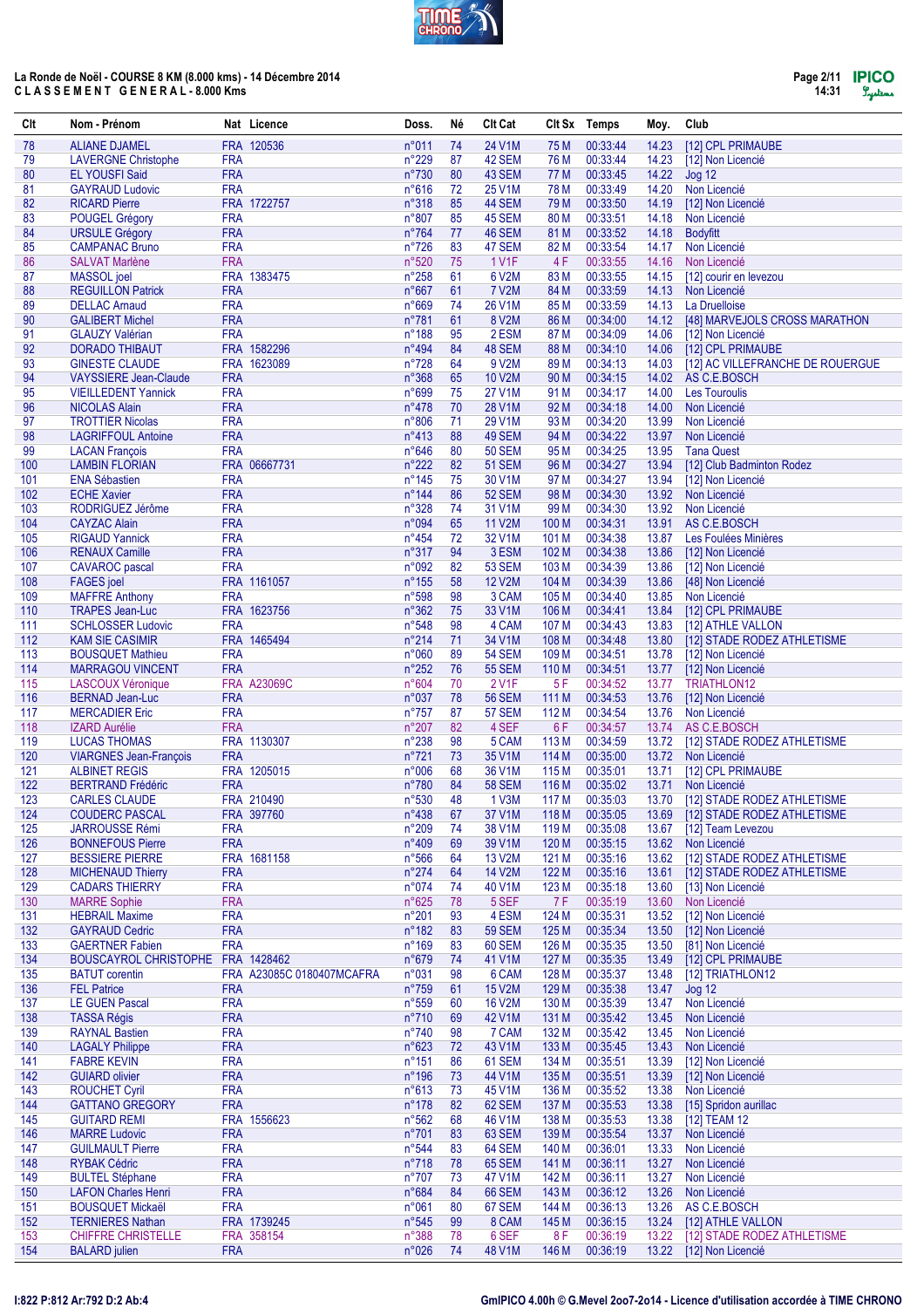

| Clt        | Nom - Prénom                                     |                          | Nat Licence        | Doss.                   | Νé       | <b>Clt Cat</b>              |                | Clt Sx Temps         | Moy.           | Club                                        |
|------------|--------------------------------------------------|--------------------------|--------------------|-------------------------|----------|-----------------------------|----------------|----------------------|----------------|---------------------------------------------|
| 155        | <b>NEGRI Alexis</b>                              | <b>FRA</b>               |                    | n°642                   | 88       | 68 SEM                      | 147 M          | 00:36:21             | 13.21          | Non Licencié                                |
| 156        | <b>BESSIERE Alain</b>                            | <b>FRA</b>               |                    | n°531                   | 57       | <b>17 V2M</b>               | 148 M          | 00:36:21             | 13.21          | Non Licencié                                |
| 157        | <b>DENYS Dimitri</b>                             | <b>FRA</b>               |                    | n°490                   | 88       | 69 SEM                      | 149 M          | 00:36:23             | 13.19          | Non Licencié                                |
| 158        | <b>BRIAND Lydia</b>                              | <b>FRA</b>               |                    | n°612                   | 75       | 3 V1F                       | 9F             | 00:36:24             | 13.19          | Non Licencié                                |
| 159        | <b>FOURNIER OLIVER</b>                           |                          | FRA 1734182        | $n^{\circ}575$          | 85       | <b>70 SEM</b>               | 150 M          | 00:36:25             | 13.19          | [12] SO MILLAU                              |
| 160        | <b>MOULIN Pascal</b>                             | <b>FRA</b>               |                    | n°523                   | 81       | <b>71 SEM</b>               | 151 M          | 00:36:29             | 13.16          | Non Licencié                                |
| 161        | <b>CARTAYRADE PRISCILLE</b>                      | <b>FRA</b>               |                    | n°082                   | 85       | 7 SEF                       | 10 F           | 00:36:30             | 13.16          | [12] Non Licencié                           |
| 162        | <b>LAFON Jean-Baptiste</b>                       | <b>FRA</b>               |                    | n°685                   | 87       | <b>72 SEM</b>               | 152 M          | 00:36:30             | 13.15          | Non Licencié                                |
| 163        | <b>GINISTY Laurent</b>                           | <b>FRA</b>               |                    | $n^{\circ}187$          | 73       | 49 V1M                      | 153 M          | 00:36:31             | 13.15          | [12] Non Licencié                           |
| 164        | <b>GUEROULT Nicolas</b>                          |                          | <b>FRA A23046C</b> | n°506                   | 73       | 50 V1M                      | 154 M          | 00:36:33             | 13.14          | <b>TRIATHLON12</b>                          |
| 165        | PASCAL gerard                                    | <b>FRA</b>               |                    | $n^{\circ}295$          | 49       | 2 V3M                       | 155 M          | 00:36:38             | 13.10          | [48] Non Licencié                           |
| 166        | <b>MUNOZ Dorian</b>                              | <b>FRA</b><br><b>FRA</b> |                    | $n^{\circ}287$          | 92<br>72 | 73 SEM                      | 156 M          | 00:36:41<br>00:36:44 | 13.09          | [12] VCAN FIRMI                             |
| 167<br>168 | MAJOREL Jérôme<br><b>GUION Daniel</b>            | <b>FRA</b>               |                    | $n^{\circ}243$<br>n°199 | 65       | 51 V1M<br><b>18 V2M</b>     | 157 M<br>158 M | 00:36:45             | 13.07<br>13.06 | [12] Non Licencié<br>[12] Non Licencié      |
| 169        | <b>RODIER Alexandre</b>                          | <b>FRA</b>               |                    | $n^{\circ}327$          | 94       | 5ESM                        | 159 M          | 00:36:48             | 13.05          | Non Licencié                                |
| 170        | <b>ARNAL Alexandre</b>                           | <b>FRA</b>               |                    | n°016                   | 86       | <b>74 SEM</b>               | 160 M          | 00:36:48             | 13.05          | [12] Non Licencié                           |
| 171        | ROUCHOU aurélien                                 | <b>FRA</b>               |                    | n°330                   | 94       | 6ESM                        | 161 M          | 00:36:51             | 13.03          | [12] Non Licencié                           |
| 172        | <b>DELCLAUX Benjamin</b>                         | <b>FRA</b>               |                    | $n^{\circ}686$          | 87       | <b>75 SEM</b>               | 162 M          | 00:36:51             | 13.03          | Non Licencié                                |
| 173        | <b>CAMPANO DAVID</b>                             | <b>FRA</b>               |                    | n°077                   | 73       | 52 V1M                      | 163 M          | 00:36:52             | 13.02          | [63] mouflards                              |
| 174        | <b>VERLOO Ludovic</b>                            | <b>FRA</b>               |                    | $n^{\circ}751$          | 74       | 53 V1M                      | 164 M          | 00:36:54             | 13.01          | Non Licencié                                |
| 175        | <b>DELTOR Bastien</b>                            | <b>FRA</b>               |                    | $n^{\circ}432$          | 81       | <b>76 SEM</b>               | 165 M          | 00:37:01             | 12.97          | Sport Causse Aventure                       |
| 176        | <b>SENEGAS Jérôme</b>                            | <b>FRA</b>               |                    | n°591                   | 81       | 77 SEM                      | 166 M          | 00:37:02             | 12.96          | Non Licencié                                |
| 177        | <b>CARON</b> michel                              | <b>FRA</b>               |                    | n°081                   | 65       | 19 V2M                      | 167 M          | 00:37:02             | 12.96          | [12] Non Licencié                           |
| 178        | <b>BLANC HERVE</b>                               |                          | FRA 1455893        | n°552                   | 70       | 54 V1M                      | 168 M          | 00:37:03             | 12.96          | [12] ATHLE VALLON                           |
| 179        | <b>RIMLINGER Nicolas</b>                         | <b>FRA</b>               |                    | n°568                   | 68       | 55 V1M                      | 169 M          | 00:37:03             | 12.96          | Non Licencié                                |
| 180        | <b>PASQUET Jacques</b>                           | <b>FRA</b>               |                    | n°489                   | 62       | 20 V2M                      | 170 M          | 00:37:06             | 12.94          | Non Licencié                                |
| 181        | <b>POUX Grégory</b>                              | <b>FRA</b>               |                    | n°821                   | 70       | 56 V1M                      | 171 M          | 00:37:07             | 12.94          | Non Licencié                                |
| 182        | <b>ROZIERES Alain</b>                            | <b>FRA</b>               |                    | n°334                   | 53       | 3 V3M                       | 172 M          | 00:37:08             | 12.93          | Non Licencié                                |
| 183        | <b>CHAYRE Thierry</b>                            | <b>FRA</b>               |                    | $n^{\circ}752$          | 63       | 21 V2M                      | 173 M          | 00:37:09             | 12.92          | Non Licencié                                |
| 184        | <b>GAVALDA Eric</b>                              | <b>FRA</b>               |                    | $n^{\circ}773$          | 64       | 22 V2M                      | 174 M          | 00:37:10             | 12.92          | Non Licencié                                |
| 185        | <b>GINESTET Bruno</b>                            | <b>FRA</b>               |                    | $n^{\circ}792$          | 63       | 23 V2M                      | 175 M          | 00:37:11             | 12.91          | Non Licencié                                |
| 186        | <b>COSTES Pierre</b>                             | <b>FRA</b>               |                    | $n^{\circ}403$          | 62       | 24 V2M                      | 176 M          | 00:37:16             | 12.88          | Non Licencié                                |
| 187        | <b>GACHES Olivier</b>                            | <b>FRA</b>               |                    | $n^{\circ}168$          | 72       | 57 V1M                      | 177 M          | 00:37:18             | 12.87          | Non Licencié                                |
| 188        | <b>MOLINIÉ Bruno</b>                             | <b>FRA</b>               |                    | n°280                   | 75       | 58 V1M                      | 178 M          | 00:37:20             | 12.86          | [12] Non Licencié                           |
| 189        | <b>HURTES Alain</b>                              | <b>FRA</b><br><b>FRA</b> |                    | n°688<br>n°569          | 47       | 4 V3M                       | 179 M          | 00:37:22<br>00:37:28 | 12.85          | Non Licencié                                |
| 190<br>191 | <b>ALLEGUEDE David</b><br><b>VEZY Laurent</b>    | <b>FRA</b>               |                    | n°509                   | 79<br>73 | <b>78 SEM</b><br>59 V1M     | 180 M<br>181 M | 00:37:29             | 12.81<br>12.81 | Non Licencié<br>Non Licencié                |
| 192        | <b>SALAMACK JACQUES</b>                          |                          | FRA 1222150        | n°340                   | 59       | 25 V2M                      | 182 M          | 00:37:30             | 12.80          | [12] CPL PRIMAUBE                           |
| 193        | <b>SALAMACK SYLVIE</b>                           |                          | FRA 604880         | n°341                   | 63       | 1 V <sub>2</sub> F          | 11F            | 00:37:31             | 12.80          | [12] CPL PRIMAUBE                           |
| 194        | <b>BRUSQUE Jean-Luc</b>                          | <b>FRA</b>               |                    | $n^{\circ}652$          | 65       | 26 V2M                      | 183 M          | 00:37:34             | 12.78          | Non Licencié                                |
| 195        | <b>HENRY</b> marcel                              | <b>FRA</b>               |                    | $n^{\circ}203$          | 44       | 1 V4M                       | 184 M          | 00:37:35             | 12.77          | [12] Non Licencié                           |
| 196        | <b>MONTANER Jérémy</b>                           | <b>FRA</b>               |                    | $n^{\circ}748$          | 84       | <b>79 SEM</b>               | 185 M          | 00:37:36             | 12.77          | [48] MARVEJOLS CROSS MARATHON               |
| 197        | <b>DENYS Youri</b>                               | <b>FRA</b>               |                    | $n^{\circ}485$          | 92       | <b>80 SEM</b>               | 186 M          | 00:37:38             | 12.76          | Non Licencié                                |
| 198        | <b>SALACRUCH Claude</b>                          | <b>FRA</b>               |                    | $n^{\circ}716$          | 57       | 27 V2M                      | 187 M          | 00:37:40             | 12.75          | Non Licencié                                |
| 199        | ROUQUET THIERRY                                  |                          | FRA 1592591        | $n^{\circ}647$          | 72       | 60 V1M                      | 188 M          | 00:37:43             | 12.73          | [81] USCA LESCURE                           |
| 200        | <b>PONS Didier</b>                               | <b>FRA</b>               |                    | n°299                   | 56       | 28 V2M                      | 189 M          | 00:37:44             |                | 12.73 AS C.E.BOSCH                          |
| 201        | <b>MARCILLAC Edmond</b>                          | <b>FRA</b>               |                    | $n^{\circ}729$          | 63       | <b>29 V2M</b>               | 190 M          | 00:37:45             |                | 12.72 Non Licencié                          |
| 202        | <b>FAGES Clément</b>                             | <b>FRA</b>               |                    | $n^{\circ}153$          | 86       | <b>81 SEM</b>               | 191 M          | 00:37:47             | 12.71          | [12] Non Licencié                           |
| 203        | <b>RAMBAUD</b> marjorie                          | <b>FRA</b>               |                    | n°306                   | 78       | 8 SEF                       | 12F            | 00:37:47             | 12.71          | [63] mouflards                              |
| 204        | <b>CHRISTOPHE David</b>                          | <b>FRA</b>               |                    | $n^{\circ}431$          | 73       | 61 V1M                      | 192 M          | 00:37:48             | 12.70          | Non Licencié                                |
| 205        | <b>LAVIALE BRUNO</b>                             | <b>FRA</b>               |                    | n°231                   | 78       | <b>82 SEM</b>               | 193 M          | 00:37:50             | 12.69          | [12] Non Licencié                           |
| 206        | <b>JOSQUIN OLIVIER</b>                           |                          | FRA 1602597        | n°211                   | 63       | 30 V2M                      | 194 M          | 00:37:51             | 12.68          | [12] STADE RODEZ ATHLETISME                 |
| 207<br>208 | <b>NOGARET Morgan</b><br><b>RAYET DANIELE</b>    | <b>FRA</b>               | FRA 1365627        | $n^{\circ}714$<br>n°533 | 99<br>60 | 1 CAF<br>2 V <sub>2</sub> F | 13 F<br>14 F   | 00:37:52<br>00:37:55 | 12.68<br>12.66 | Non Licencié<br>[12] STADE RODEZ ATHLETISME |
| 209        | <b>PIGNON Nicolas</b>                            | <b>FRA</b>               |                    | $n^{\circ}297$          | 84       | 83 SEM                      | 195 M          | 00:37:57             | 12.65          | [12] Non Licencié                           |
| 210        | <b>CHARBONNIER Christian</b>                     | <b>FRA</b>               |                    | $n^{\circ}469$          | 53       | 5 V3M                       | 196 M          | 00:38:01             | 12.63          | Non Licencié                                |
| 211        | <b>SADTCHKOFF Didier</b>                         | <b>FRA</b>               |                    | $n^{\circ}402$          | 71       | 62 V1M                      | 197 M          | 00:38:01             | 12.63          | Non Licencié                                |
| 212        | <b>CAEN Valentin</b>                             | <b>FRA</b>               |                    | $n^{\circ}746$          | 99       | 9 CAM                       | 198 M          | 00:38:02             | 12.62          | Non Licencié                                |
| 213        | <b>AUGUY ERIC</b>                                | <b>FRA</b>               |                    | n°021                   | 72       | 63 V1M                      | 199 M          | 00:38:03             | 12.62          | [12] Non Licencié                           |
| 214        | <b>DELPAL Didier</b>                             | <b>FRA</b>               |                    | $n^{\circ}426$          | 66       | 64 V1M                      | 200 M          | 00:38:04             | 12.61          | Non Licencié                                |
| 215        | <b>GRIMAL BRICE</b>                              | <b>FRA</b>               |                    | n°194                   | 76       | 84 SEM                      | 201 M          | 00:38:05             | 12.61          | [12] Non Licencié                           |
| 216        | <b>GOBIN Stéphane</b>                            | <b>FRA</b>               |                    | n°732                   | 70       | 65 V1M                      | 202 M          | 00:38:06             | 12.60          | <b>Les Touroulis</b>                        |
| 217        | <b>HEMONET FRANCOIS</b>                          | <b>FRA</b>               |                    | n°202                   | 70       | 66 V1M                      | 203 M          | 00:38:06             | 12.60          | [12] Les Touroulis                          |
| 218        | <b>VERNHES Jérôme</b>                            | <b>FRA</b>               |                    | n°374                   | 77       | <b>85 SEM</b>               | 204 M          | 00:38:08             | 12.59          | AS C.E.BOSCH                                |
| 219        | <b>TEYSSEDRE Bruno</b>                           | <b>FRA</b>               |                    | $n^{\circ}733$          | 70       | 67 V1M                      | 205 M          | 00:38:09             | 12.58          | Non Licencié                                |
| 220        | <b>CHABBERT VINCENT</b>                          |                          | FRA 1643791        | n°095                   | 73       | 68 V1M                      | 206 M          | 00:38:16             | 12.54          | [12] STADE RODEZ ATHLETISME                 |
| 221        | <b>FAGET SANDRINE</b>                            |                          | FRA 1586025        | $n^{\circ}156$          | 67       | 4 V1F                       | 15F            | 00:38:17             | 12.54          | [12] CPL PRIMAUBE                           |
| 222        | <b>NOGARET Benjamin</b>                          | <b>FRA</b>               |                    | n°621                   | 83       | <b>86 SEM</b>               | 207 M          | 00:38:18             | 12.53          | Non Licencié                                |
| 223        | <b>GAYRAUD Jacques</b>                           | <b>FRA</b>               |                    | n°451                   | 72       | 69 V1M                      | 208 M          | 00:38:20             | 12.52          | Non Licencié                                |
| 224<br>225 | <b>POULALION Benoit</b><br><b>GAYRAUD Didier</b> | <b>FRA</b><br><b>FRA</b> |                    | n°302<br>$n^{\circ}671$ | 87       | 87 SEM<br>70 V1M            | 209 M          | 00:38:22<br>00:38:23 | 12.51<br>12.51 | [12] Non Licencié<br>Non Licencié           |
| 226        | <b>LETENEUR VIDAL Audrey</b>                     | <b>FRA</b>               |                    | $n^{\circ}765$          | 67       | 9 SEF                       | 210 M<br>16F   | 00:38:28             | 12.48          | [12] CPL PRIMAUBE                           |
| 227        | <b>BLANC</b> edouard                             | <b>FRA</b>               |                    | n°048                   | 99       | 10 CAM                      | 211 M          | 00:38:29             | 12.47          | [12] Non Licencié                           |
| 228        | <b>ROUALDES Jacques</b>                          | <b>FRA</b>               |                    | n°329                   | 57       | 31 V2M                      | 212 M          | 00:38:29             | 12.47          | [12] Non Licencié                           |
| 229        | <b>RAYNAL Lilian</b>                             | <b>FRA</b>               |                    | n°314                   | 70       | 71 V1M                      | 213 M          | 00:38:30             | 12.47          | [12] Non Licencié                           |
| 230        | <b>CUMINAL florian</b>                           | <b>FRA</b>               |                    | $n^{\circ}114$          | 82       | 88 SEM                      | 214 M          | 00:38:31             | 12.46          | [12] Non Licencié                           |
| 231        | <b>PELAMOURGUES François</b>                     | <b>FRA</b>               |                    | $n^{\circ}576$          | 69       | 72 V1M                      | 215 M          | 00:38:34             | 12.45          | Non Licencié                                |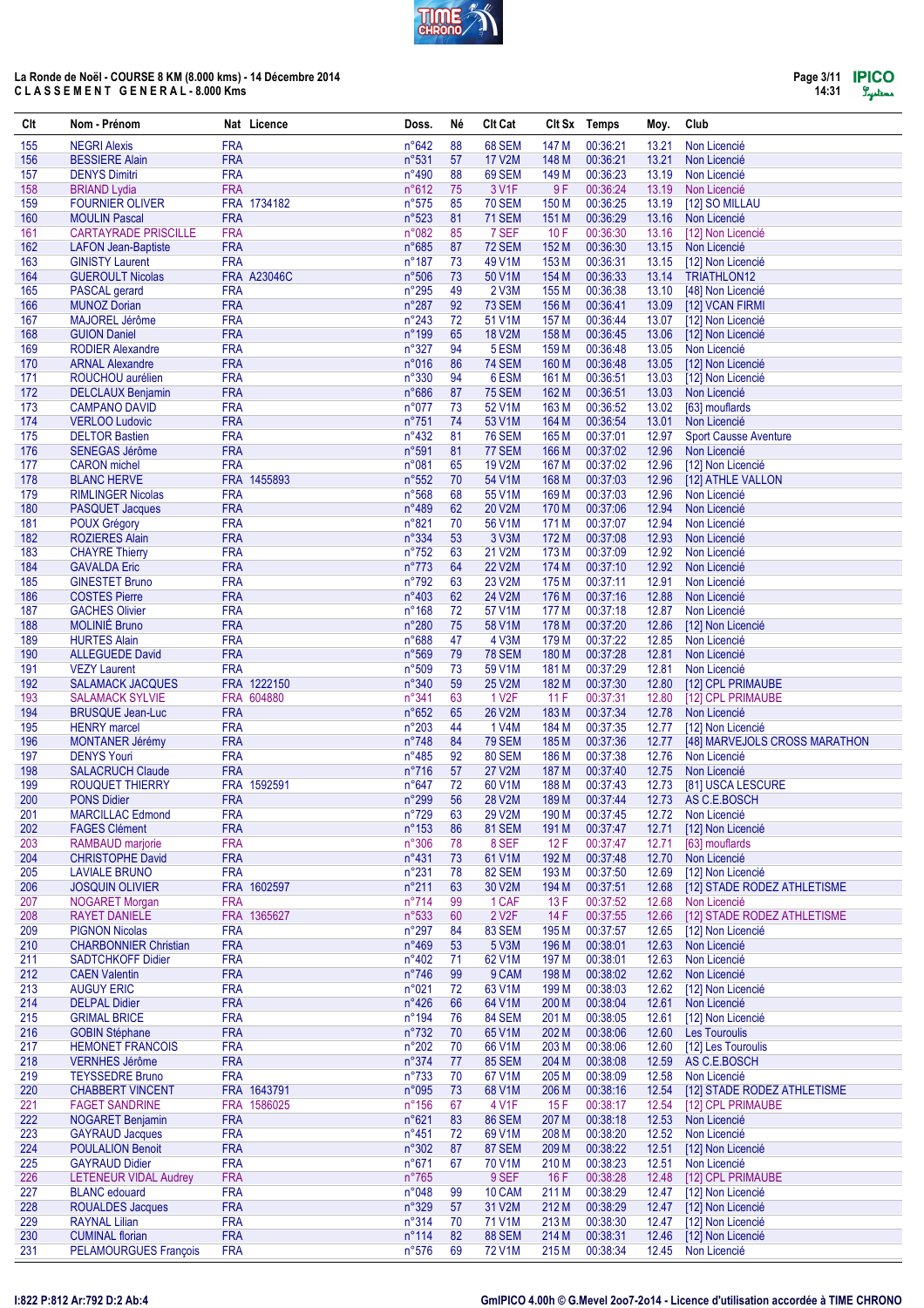

| Clt        | Nom - Prénom                                         |                          | Nat Licence | Doss.                            | Νé       | <b>Clt Cat</b>                  |                | CIt Sx Temps         | Moy.           | Club                                             |
|------------|------------------------------------------------------|--------------------------|-------------|----------------------------------|----------|---------------------------------|----------------|----------------------|----------------|--------------------------------------------------|
| 232        | <b>VABRE Julien</b>                                  | <b>FRA</b>               |             | $n^{\circ}401$                   | 79       | <b>89 SEM</b>                   | 216 M          | 00:38:35             | 12.44          | Non Licencié                                     |
| 233        | <b>SENEGAS David</b>                                 | <b>FRA</b>               |             | n°592                            | 79       | <b>90 SEM</b>                   | 217 M          | 00:38:36             | 12.44          | Non Licencié                                     |
| 234        | <b>FERAL Daniel</b>                                  | <b>FRA</b>               |             | $n^{\circ}161$                   | 57       | 32 V2M                          | 218 M          | 00:38:40             | 12.41          | AS C.E.BOSCH                                     |
| 235        | <b>SALACRUCH Thérèse</b>                             | <b>FRA</b>               |             | $n^{\circ}717$                   | 63       | 3 V <sub>2</sub> F              | 17 F           | 00:38:41             | 12.41          | Non Licencié                                     |
| 236        | <b>SOUYRIS Patrick</b>                               | <b>FRA</b>               |             | n°504                            | 68       | 73 V1M                          | 219 M          | 00:38:43<br>00:38:44 | 12.40          | <b>Energie Sport Rodez</b>                       |
| 237<br>238 | <b>TANDOU THIERRY</b><br>MULLEBROUCK Jean            | <b>FRA</b><br><b>FRA</b> |             | $n^{\circ}356$<br>n°641          | 73<br>50 | 74 V1M<br>6 V3M                 | 220 M<br>221 M | 00:38:46             | 12.39<br>12.39 | [12] Non Licencié<br>Non Licencié                |
| 239        | <b>FRANCOIS Eric</b>                                 | <b>FRA</b>               |             | $n^{\circ}459$                   | 82       | <b>91 SEM</b>                   | 222 M          | 00:38:46             | 12.38          | Non Licencié                                     |
| 240        | <b>LACHET Maximilien</b>                             | <b>FRA</b>               |             | $n^{\circ}217$                   | 98       | 11 CAM                          | 223 M          | 00:38:48             | 12.38          | [12] Non Licencié                                |
| 241        | <b>GARRIC Vincent</b>                                | <b>FRA</b>               |             | $n^{\circ}175$                   | 63       | 33 V2M                          | 224 M          | 00:38:49             | 12.37          | [12] Non Licencié                                |
| 242        | <b>ALMAYRAC Cathy</b>                                | <b>FRA</b>               |             | n°784                            | 66       | 5 V1F                           | 18F            | 00:38:52             | 12.35          | Non Licencié                                     |
| 243        | <b>BOULARD Yannick</b>                               | <b>FRA</b>               |             | $n^{\circ}743$                   | 72       | 75 V1M                          | 225 M          | 00:38:52             | 12.35          | [48] MARVEJOLS CROSS MARATHON                    |
| 244        | <b>MICHEL Mathieu</b>                                | <b>FRA</b>               |             | $n^{\circ}771$                   | 94       | 7 ESM                           | 226 M          | 00:38:52             | 12.35          | [48] MARVEJOLS CROSS MARATHON                    |
| 245        | <b>SASSO Christophe</b>                              | <b>FRA</b>               |             | $n^{\circ}556$                   | 78       | <b>92 SEM</b>                   | 227 M          | 00:38:53             | 12.35          | Non Licencié                                     |
| 246        | <b>ROUS Maxime</b>                                   |                          | FRA 1662623 | n°332                            | 82       | <b>93 SEM</b>                   | 228 M          | 00:38:54             | 12.34          | [12] CPL PRIMAUBE                                |
| 247        | <b>BAYOL Dominique</b>                               | <b>FRA</b>               |             | $n^{\circ}475$                   | 63       | 34 V2M                          | 229 M          | 00:38:55             | 12.34          | Non Licencié                                     |
| 248<br>249 | <b>BELET Jean-Claude</b><br><b>ANDRIEUX Daniel</b>   | <b>FRA</b><br><b>FRA</b> |             | n°660<br>$n^{\circ}452$          | 57<br>62 | 35 V2M<br>36 V2M                | 230 M<br>231 M | 00:38:55<br>00:38:59 | 12.34<br>12.32 | Les foulées séveragaises<br>Non Licencié         |
| 250        | <b>SALGUES SABRINA</b>                               | <b>FRA</b>               |             | n°342                            | 74       | 6 V1F                           | 19F            | 00:39:00             | 12.31          | [12] Non Licencié                                |
| 251        | <b>ACHMET-MACHMETOW ANAI: FRA</b>                    |                          |             | n°001                            | 87       | <b>10 SEF</b>                   | 20 F           | 00:39:00             | 12.31          | [12] Non Licencié                                |
| 252        | <b>COSTES arthur</b>                                 | <b>FRA</b>               |             | $n^{\circ}105$                   | 98       | 12 CAM                          | 232 M          | 00:39:08             |                | 12.27 [12] Non Licencié                          |
| 253        | <b>SCHLOSSER REMI</b>                                |                          | FRA 1633244 | n°549                            | 72       | 76 V1M                          | 233 M          | 00:39:10             | 12.26          | [12] ATHLE VALLON                                |
| 254        | <b>LABBE Cécile</b>                                  | <b>FRA</b>               |             | n°450                            | 75       | 7 V1F                           | 21 F           | 00:39:11             | 12.25          | <b>Les Touroulis</b>                             |
| 255        | <b>VERGNES Christel</b>                              | <b>FRA</b>               |             | $n^{\circ}722$                   | 71       | 8 V1F                           | 22F            | 00:39:12             | 12.25          | Non Licencié                                     |
| 256        | FERNANDEZ Jean-François                              | <b>FRA</b>               |             | $n^{\circ}768$                   | 65       | 37 V2M                          | 234 M          | 00:39:13             | 12.24          | Non Licencié                                     |
| 257        | <b>SALVAT Mikael</b>                                 | <b>FRA</b>               |             | n°510                            | 73       | <b>77 V1M</b>                   | 235 M          | 00:39:13             | 12.24          | Non Licencié                                     |
| 258        | <b>EYMAT Pierre</b>                                  | <b>FRA</b>               |             | $n^{\circ}407$                   | 73       | 78 V1M                          | 236 M          | 00:39:16             | 12.23          | Non Licencié                                     |
| 259        | <b>RIGAUD Alain</b>                                  | <b>FRA</b>               |             | $n^{\circ}453$                   | 50       | 7 V3M                           | 237 M          | 00:39:16             | 12.23          | Les Foulées Minières                             |
| 260        | <b>CAYRON Bernard</b>                                | <b>FRA</b>               |             | n°571                            | 52       | 8 V3M                           | 238 M          | 00:39:17             | 12.22          | Non Licencié                                     |
| 261        | <b>ROUGIE Guillaume</b>                              | <b>FRA</b>               |             | n°331                            | 80       | <b>94 SEM</b>                   | 239 M          | 00:39:23             | 12.19          | [12] Non Licencié                                |
| 262<br>263 | <b>BENAZETH Thierry</b><br><b>LAGARRIGUE Patrice</b> | <b>FRA</b><br><b>FRA</b> |             | n°626<br>$n^{\circ}418$          | 60<br>51 | 38 V2M<br>9 V3M                 | 240 M<br>241 M | 00:39:25<br>00:39:27 | 12.18<br>12.17 | La Druelloise<br>Non Licencié                    |
| 264        | <b>HOPPELER</b> thibaud                              | <b>FRA</b>               |             | $n^{\circ}205$                   | 83       | <b>95 SEM</b>                   | 242 M          | 00:39:30             | 12.15          | [12] Non Licencié                                |
| 265        | <b>ROLS Julien</b>                                   | <b>FRA</b>               |             | n°617                            | 90       | <b>96 SEM</b>                   | 243 M          | 00:39:31             | 12.15          | Non Licencié                                     |
| 266        | <b>TERRAL SERGE</b>                                  | <b>FRA</b>               |             | n°361                            | 61       | 39 V2M                          | 244 M          | 00:39:32             | 12.15          | [12] ACTION 12                                   |
| 267        | <b>MASSOL Charles</b>                                | <b>FRA</b>               |             | n°515                            | 61       | 40 V2M                          | 245 M          | 00:39:33             | 12.14          | Non Licencié                                     |
| 268        | <b>CHEVALIER Sébastien</b>                           | <b>FRA</b>               |             | n°097                            | 72       | 79 V1M                          | 246 M          | 00:39:34             |                | 12.14 [12] Non Licencié                          |
| 269        | <b>MASSABUAU Laurence</b>                            | <b>FRA</b>               |             | n°670                            | 74       | 9 V1F                           | 23 F           | 00:39:35             | 12.13          | <b>ACTION 12</b>                                 |
| 270        | <b>AZEMAR</b> alexia                                 | <b>FRA</b>               |             | n°025                            | 84       | <b>11 SEF</b>                   | 24 F           | 00:39:37             |                | 12.12 [12] Non Licencié                          |
| 271        | <b>LUMINET Stéphane</b>                              | <b>FRA</b>               |             | $n^{\circ}477$                   | 76       | <b>97 SEM</b>                   | 247 M          | 00:39:38             | 12.12          | Non Licencié                                     |
| 272        | <b>BERNATAS Stéphane</b>                             | <b>FRA</b>               |             | n°038                            | 70       | 80 V1M                          | 248 M          | 00:39:39             | 12.11          | [12] Non Licencié                                |
| 273        | <b>FAU Jean-Louis</b>                                | <b>FRA</b>               |             | n°638                            | 70       | 81 V1M                          | 249 M          | 00:39:40             | 12.11          | Non Licencié                                     |
| 274<br>275 | <b>ST LEGER christine</b><br><b>MARTY Philippe</b>   | <b>FRA</b><br><b>FRA</b> |             | n°354<br>$n^{\circ}428$          | 65<br>69 | 4 V <sub>2</sub> F<br>82 V1M    | 25 F<br>250 M  | 00:39:40<br>00:39:42 | 12.10<br>12.09 | [48] Non Licencié<br>Non Licencié                |
| 276        | <b>COUDERC</b> cathy                                 | <b>FRA</b>               |             | $n^{\circ}106$                   | 64       | 5 V2F                           | 26 F           | 00:39:43             | 12.09          | [12] Les Touroulis                               |
| 277        | LINTILLAC André                                      | <b>FRA</b>               |             | $n^{\circ}776$                   | 58       | 41 V2M                          | 251 M          | 00:39:43             |                | 12.09 Coureurs de fond villeneuvois              |
| 278        | <b>ESCOULEN Coline</b>                               | <b>FRA</b>               |             | $n^{\circ}147$                   | 83       | 12 SEF                          | 27 F           | 00:39:47             |                | 12.07 [12] Non Licencié                          |
| 279        | <b>POULALION Amaud</b>                               | <b>FRA</b>               |             | n°301                            | 87       | <b>98 SEM</b>                   | 252 M          | 00:39:51             | 12.05          | [12] Non Licencié                                |
| 280        | <b>MOLL Sophie</b>                                   | <b>FRA</b>               |             | n°281                            | 94       | 1 ESF                           | 28 F           | 00:39:51             | 12.05          | [12] Non Licencié                                |
| 281        | <b>MARRAGOU DENIS</b>                                | <b>FRA</b>               |             | $n^{\circ}251$                   | 74       | 83 V1M                          | 253 M          | 00:39:55             | 12.03          | [12] Non Licencié                                |
| 282        | <b>GIBERT CHRISTOPHE</b>                             | <b>FRA</b>               |             | $n^{\circ}186$                   | 70       | 84 V1M                          | 254 M          | 00:39:56             | 12.02          | [12] Non Licencié                                |
| 283        | <b>AUGUY Jean</b>                                    | <b>FRA</b>               |             | n°022                            | 49       | 10 V3M                          | 255 M          | 00:39:57             | 12.02          | [12] Non Licencié                                |
| 284        | <b>GAMBIER SYLVIE</b>                                |                          | FRA 1727801 | n°550                            | 72       | 10 V1F                          | 29 F           | 00:39:59             | 12.01          | [12] ATHLE VALLON                                |
| 285        | <b>MAUBERT LAURE</b>                                 |                          | FRA 1333193 | $n^{\circ}675$                   | 80       | <b>13 SEF</b>                   | 30 F           | 00:40:02             | 11.99          | [12] STADE RODEZ ATHLETISME                      |
| 286<br>287 | <b>MAUBERT LIONEL</b><br><b>JAMES Fabien</b>         | <b>FRA</b>               | FRA 1118858 | n°674<br>$n^{\circ}208$          | 76<br>81 | <b>99 SEM</b><br><b>100 SEM</b> | 256 M<br>257 M | 00:40:02<br>00:40:02 | 11.99<br>11.99 | [12] STADE RODEZ ATHLETISME<br>[12] Non Licencié |
| 288        | <b>BONNEFE David</b>                                 | <b>FRA</b>               |             | n°635                            | 70       | 85 V1M                          | 258 M          | 00:40:03             | 11.99          | Non Licencié                                     |
| 289        | ROUMEC Jérémie                                       | <b>FRA</b>               |             | n°681                            | 86       | <b>101 SEM</b>                  | 259 M          | 00:40:05             | 11.98          | Non Licencié                                     |
| 290        | <b>DELAMARE Benoit</b>                               | <b>FRA</b>               |             | n°528                            | 89       | <b>102 SEM</b>                  | 260 M          | 00:40:06             | 11.97          | Non Licencié                                     |
| 291        | <b>JULIEN Florent</b>                                | <b>FRA</b>               |             | $n^{\circ}653$                   | 89       | <b>103 SEM</b>                  | 261 M          | 00:40:07             | 11.97          | Non Licencié                                     |
| 292        | <b>TURLE Henri</b>                                   | <b>FRA</b>               |             | n°364                            | 54       | 11 V3M                          | 262 M          | 00:40:09             | 11.96          | [12] Non Licencié                                |
| 293        | <b>ESPIE Delphine</b>                                | <b>FRA</b>               |             | n°483                            | 84       | <b>14 SEF</b>                   | 31 F           | 00:40:11             | 11.95          | Non Licencié                                     |
| 294        | <b>GANDRILLE Nicolas</b>                             | <b>FRA</b>               |             | $n^{\circ}173$                   | 74       | 86 V1M                          | 263 M          | 00:40:12             | 11.94          | [12] Non Licencié                                |
| 295        | <b>MARIE-ROSE Fabienne</b>                           | <b>FRA</b>               |             | $n^{\circ}247$                   | 76       | <b>15 SEF</b>                   | 32 F           | 00:40:14             | 11.93          | [12] Les Touroulis                               |
| 296        | <b>VERGNES VINCENT</b>                               | <b>FRA</b>               |             | n°373                            | 75       | 87 V1M                          | 264 M          | 00:40:15             | 11.93          | [12] Non Licencié                                |
| 297        | <b>MATHEVET Arnaud</b>                               | <b>FRA</b>               |             | $n^{\circ}260$                   | 82       | <b>104 SEM</b>                  | 265 M          | 00:40:17             | 11.92          | Non Licencié                                     |
| 298<br>299 | <b>FONTAINE BARBARA</b><br><b>BARTHES Philippe</b>   | <b>FRA</b>               | FRA 481047  | $n^{\circ}758$<br>$n^{\circ}727$ | 72<br>66 | 11 V1F<br>88 V1M                | 33 F           | 00:40:20<br>00:40:22 | 11.90<br>11.89 | [12] ATHLE VALLON<br>[12] ATHLE VALLON           |
| 300        | <b>DIJOLS Huguette</b>                               | <b>FRA</b>               |             | n°131                            | 52       | 1 V3F                           | 266 M<br>34 F  | 00:40:25             | 11.88          | [12] Non Licencié                                |
| 301        | <b>JOURDA ALEXIANE</b>                               | <b>FRA</b>               |             | $n^{\circ}213$                   | 91       | <b>16 SEF</b>                   | 35 F           | 00:40:30             | 11.86          | [12] Non Licencié                                |
| 302        | <b>BONNEFIS GERMAIN</b>                              | <b>FRA</b>               |             | n°053                            | 86       | <b>105 SEM</b>                  | 267 M          | 00:40:30             | 11.85          | [12] Non Licencié                                |
| 303        | <b>VEILLEROT Serge</b>                               | <b>FRA</b>               |             | n°536                            | 63       | 42 V2M                          | 268 M          | 00:40:31             | 11.85          | <b>Les Touroulis</b>                             |
| 304        | <b>PEDRERO Marie</b>                                 | <b>FRA</b>               |             | n°522                            | 59       | 6 V2F                           | 36 F           | 00:40:31             | 11.85          | <b>Les Touroulis</b>                             |
| 305        | <b>TARDIN Agnes</b>                                  | <b>FRA</b>               |             | $n^{\circ}357$                   | 91       | 17 SEF                          | 37 F           | 00:40:34             | 11.84          | [12] Non Licencié                                |
| 306        | <b>TARDIN Serge</b>                                  | <b>FRA</b>               |             | $n^{\circ}358$                   | 62       | 43 V2M                          | 269 M          | 00:40:34             | 11.84          | [12] Non Licencié                                |
| 307        | <b>ROUVELLAT Remi</b>                                | <b>FRA</b>               |             | n°333                            | 84       | <b>106 SEM</b>                  | 270 M          | 00:40:38             | 11.82          | [12] Non Licencié                                |
| 308        | <b>FOURNIER Marion</b>                               | <b>FRA</b>               |             | n°610                            | 99       | 2 CAF                           | 38 F           | 00:40:39             | 11.81          | Non Licencié                                     |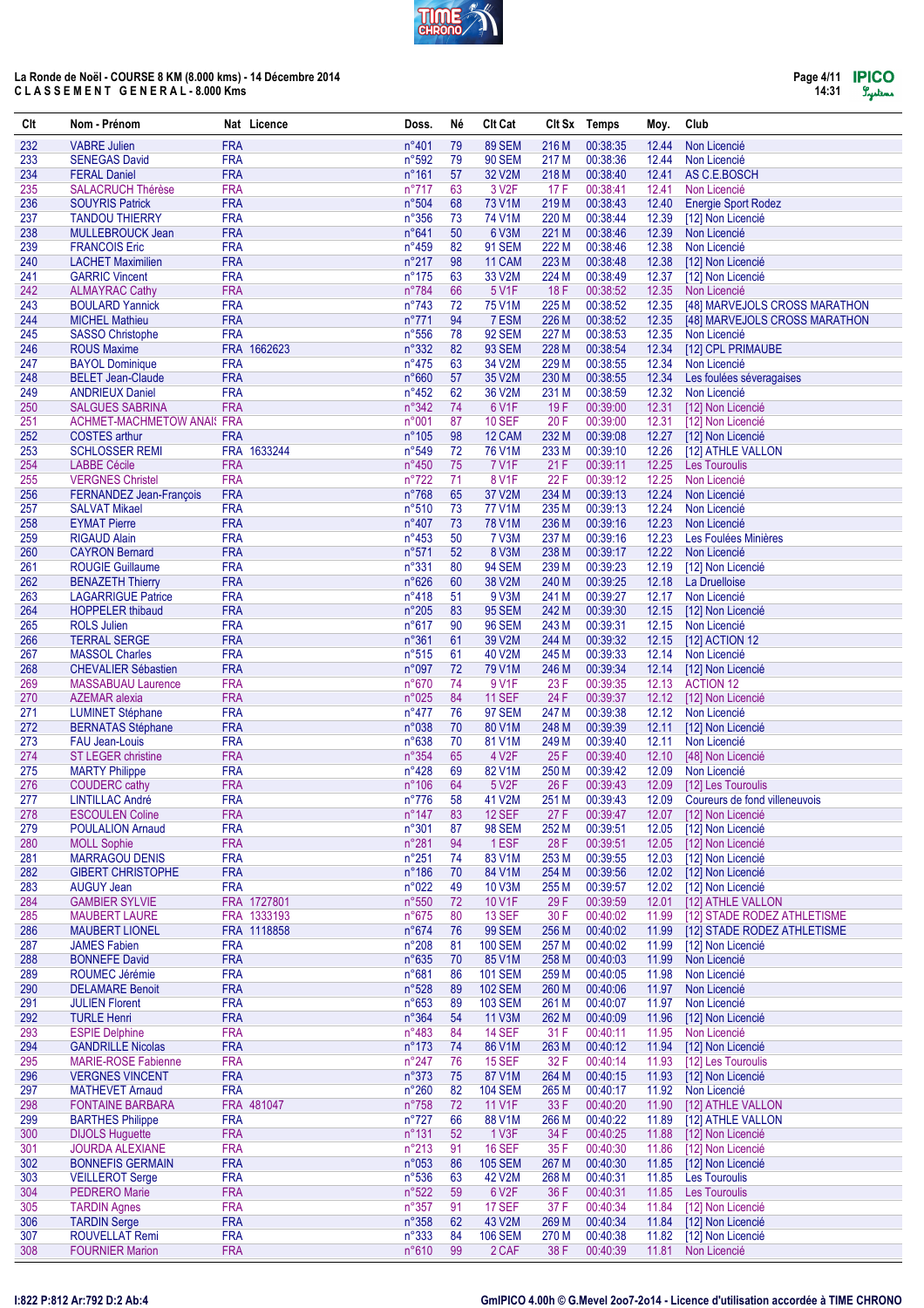

| Clt | Nom - Prénom                      |               | Nat Licence   | Doss.          | Νé | <b>Clt Cat</b>      |       | CIt Sx Temps | Moy.  | Club                                   |
|-----|-----------------------------------|---------------|---------------|----------------|----|---------------------|-------|--------------|-------|----------------------------------------|
| 309 | <b>GIMALAC Léa</b>                | <b>FRA</b>    |               | n°609          | 98 | 3 CAF               | 39 F  | 00:40:39     | 11.81 | Non Licencié                           |
| 310 | <b>HUYNH Kim Dan</b>              | <b>FRA</b>    |               | n°589          | 75 | 89 V1M              | 271 M | 00:40:40     | 11.81 | Non Licencié                           |
| 311 | <b>GALIBERT Philippe</b>          | <b>FRA</b>    |               | $n^{\circ}171$ | 71 | 90 V1M              | 272 M | 00:40:41     | 11.80 | [12] Non Licencié                      |
| 312 | <b>GARRIC Lois</b>                | <b>FRA</b>    |               | $n^{\circ}174$ | 96 | 3 JUM               | 273 M | 00:40:41     | 11.80 | [12] Non Licencié                      |
| 313 | <b>GRAL Emilie</b>                | <b>FRA</b>    |               | $n^{\circ}770$ | 84 | <b>18 SEF</b>       | 40 F  | 00:40:41     | 11.80 | Non Licencié                           |
| 314 | <b>CABROL JEAN-MARIE</b>          |               | FRA 1718619   | n°551          | 68 | 91 V1M              | 274 M | 00:40:42     | 11.80 | [12] ATHLE VALLON                      |
| 315 | <b>CAVALIE Patrick</b>            | <b>FRA</b>    |               | n°614          | 73 | 92 V1M              | 275 M | 00:40:44     | 11.78 | Les Kiwis de Villefranche              |
| 316 | <b>CADARS</b> paul                | <b>FRA</b>    |               | n°075          | 99 | 13 CAM              | 276 M | 00:40:45     | 11.78 | [12] Non Licencié                      |
| 317 | CASSAGNES MARIE-CLAUDE FRA 652062 |               |               | n°084          | 59 | <b>7 V2F</b>        | 41 F  | 00:40:46     | 11.78 | [12] STADE RODEZ ATHLETISME            |
| 318 | <b>COMBES Valérie</b>             | <b>FRA</b>    |               | $n^{\circ}737$ | 69 | 12 V1F              | 42 F  | 00:40:48     |       | 11.77 Non Licencié                     |
| 319 | <b>HURTES CHANTAL</b>             |               | FRA 10098108E | $n^{\circ}206$ | 64 | 8 V2F               | 43 F  | 00:40:49     | 11.76 | [12] SAKURA KC RODEZ                   |
| 320 | <b>NOYE Anne</b>                  | <b>FRA</b>    |               | $n^{\circ}645$ | 75 | 13 V1F              | 44 F  | 00:40:50     | 11.76 | Non Licencié                           |
| 321 | <b>PUECH Pierre-Marie</b>         | <b>FRA</b>    |               | $n^{\circ}637$ | 57 | 44 V2M              | 277 M | 00:40:51     | 11.75 | Non Licencié                           |
| 322 | ROMIGUIERE LAURENT                |               | FRA 1453570   | $n^{\circ}715$ | 71 | 93 V1M              | 278 M | 00:40:52     | 11.75 | [12] ATHLE VALLON                      |
| 323 | <b>CABANTOUS Nicolas</b>          | <b>FRA</b>    |               | n°599          | 82 | <b>107 SEM</b>      | 279 M | 00:40:53     | 11.74 | Non Licencié                           |
| 324 | <b>MONTANAT Jean-Roch</b>         | <b>FRA</b>    |               | $n^{\circ}731$ | 67 | 94 V1M              | 280 M | 00:40:54     | 11.74 | La Druelloise                          |
| 325 | <b>BALITRAND Maryse</b>           | <b>FRA</b>    |               | $n^{\circ}787$ | 63 | 9 V2F               | 45 F  | 00:40:54     | 11.74 | Non Licencié                           |
| 326 | <b>BAUDY Brice</b>                | <b>FRA</b>    |               | $n^{\circ}750$ | 79 | <b>108 SEM</b>      | 281 M | 00:40:55     | 11.73 | Non Licencié                           |
| 327 | <b>GARRIGUES Alexandre</b>        | <b>FRA</b>    |               | n°788          | 63 | 45 V2M              | 282 M | 00:40:55     | 11.73 | Non Licencié                           |
| 328 | <b>ANDRIEU Eric</b>               | <b>FRA</b>    |               | n°014          | 72 | 95 V1M              | 283 M | 00:40:56     |       | 11.73 [12] Non Licencié                |
| 329 | <b>CLERGUE Pierre</b>             | <b>FRA</b>    |               | n°449          | 69 | 96 V1M              | 284 M | 00:40:56     | 11.73 | Non Licencié                           |
| 330 | <b>CROZES STEPHANIE</b>           |               | FRA 1683815   | $n^{\circ}113$ | 76 | <b>19 SEF</b>       | 46 F  | 00:40:57     |       | 11.72 [12] CPL PRIMAUBE                |
| 331 | <b>BLANC Guillaume</b>            | <b>FRA</b>    |               | n°791          | 81 | <b>109 SEM</b>      | 285 M | 00:40:58     | 11.72 | Non Licencié                           |
| 332 | <b>COULON David</b>               | <b>FRA</b>    |               | $n^{\circ}110$ | 75 | 97 V1M              | 286 M | 00:40:58     |       | 11.72 [12] Non Licencié                |
| 333 | <b>GRASLAND Sébastien</b>         | <b>FRA</b>    |               | n°192          | 77 | <b>110 SEM</b>      | 287 M | 00:41:01     | 11.71 | AS C.E.BOSCH                           |
| 334 | <b>GARRIGOU Vincent</b>           | <b>FRA</b>    |               | $n^{\circ}176$ | 74 | 98 V1M              | 288 M | 00:41:01     |       | 11.70 AS C.E.BOSCH                     |
| 335 | <b>MAZENQ Damien</b>              | <b>FRA</b>    |               | $n^{\circ}264$ | 86 | <b>111 SEM</b>      | 289 M | 00:41:02     | 11.70 | [31] Non Licencié                      |
| 336 | <b>GARRIGUES Louis</b>            | <b>FRA</b>    |               | n°793          | 98 | 14 CAM              | 290 M | 00:41:02     | 11.70 | Non Licencié                           |
| 337 | <b>LASSAUVETAT Patrice</b>        | <b>FRA</b>    |               | n°524          | 60 | 46 V2M              | 291 M | 00:41:04     | 11.69 | Non Licencié                           |
| 338 | <b>AYRINHAC Jean-Francois</b>     | <b>FRA</b>    |               | n°024          | 52 | 12 V3M              | 292 M | 00:41:04     | 11.69 | [12] Les foulées séveragaises          |
| 339 | <b>BURGUIERE Daniel</b>           | <b>FRA</b>    |               | $n^{\circ}404$ | 65 | 47 V2M              | 293 M | 00:41:11     | 11.66 | Non Licencié                           |
| 340 | <b>HAUTEFEUILLE</b> muriel        | <b>FRA 37</b> |               | $n^{\circ}200$ | 68 | 14 V1F              | 47 F  | 00:41:16     | 11.63 | [12] AS C.E.BOSCH                      |
| 341 | <b>ANDRADE Rémi</b>               | <b>FRA</b>    |               | $n^{\circ}762$ | 92 | <b>112 SEM</b>      | 294 M | 00:41:17     | 11.63 | Non Licencié                           |
| 342 | <b>ARNAL Serge</b>                | <b>FRA</b>    |               | n°019          | 56 | 48 V2M              | 295 M | 00:41:17     | 11.63 | [12] Non Licencié                      |
| 343 | <b>THUBIERE Anthony</b>           | <b>FRA</b>    |               | $n^{\circ}554$ | 83 | <b>113 SEM</b>      | 296 M | 00:41:17     | 11.63 | Non Licencié                           |
| 344 | <b>JULIEN Hélène</b>              | <b>FRA</b>    |               | $n^{\circ}470$ | 88 | <b>20 SEF</b>       | 48 F  | 00:41:18     |       | 11.63 Non Licencié                     |
| 345 | <b>IMART Christian</b>            | <b>FRA</b>    |               | $n^{\circ}744$ | 47 | <b>13 V3M</b>       | 297 M | 00:41:19     | 11.62 | Non Licencié                           |
| 346 | <b>CANITROT Jonathan</b>          | <b>FRA</b>    |               | $n^{\circ}446$ | 88 | <b>114 SEM</b>      | 298 M | 00:41:19     | 11.62 | Non Licencié                           |
| 347 | VEDEL clément                     | <b>FRA</b>    |               | n°369          | 89 | <b>115 SEM</b>      | 299 M | 00:41:19     | 11.62 | [31] protection civile                 |
| 348 | <b>BRUZY Nicolas</b>              | <b>FRA</b>    |               | $n^{\circ}749$ | 84 | <b>116 SEM</b>      | 300 M | 00:41:21     | 11.61 | Non Licencié                           |
| 349 | <b>RAYNAL Bastien</b>             | <b>FRA</b>    |               | $n^{\circ}741$ | 70 | 99 V1M              | 301 M | 00:41:23     | 11.60 | Non Licencié                           |
| 350 | <b>SEZE Frédéric</b>              | <b>FRA</b>    |               | n°624          | 66 | 100 V1M             | 302 M | 00:41:25     | 11.59 | Non Licencié                           |
| 351 | <b>VILAIN Pascal</b>              | <b>FRA</b>    |               | n°796          | 70 | 101 V1M             | 303 M | 00:41:28     | 11.58 | TRIATHLON12                            |
| 352 | <b>PUEL Patrice</b>               | <b>FRA</b>    |               | $n^{\circ}702$ | 69 | 102 V1M             | 304 M | 00:41:28     | 11.58 | <b>Les Touroulis</b>                   |
| 353 | <b>DOUZIECH Annie</b>             | <b>FRA</b>    |               | $n^{\circ}135$ | 60 | 10 V2F              | 49 F  | 00:41:28     | 11.58 | [12] Non Licencié                      |
| 354 | <b>FABRE DOMINIQUE</b>            | <b>FRA</b>    |               | $n^{\circ}150$ | 72 | 103 V1M             | 305 M | 00:41:30     |       | 11.57 [12] Non Licencié                |
| 355 | <b>GALY Stéphane</b>              | <b>FRA</b>    |               | $n^{\circ}172$ | 76 | <b>117 SEM</b>      | 306 M | 00:41:33     | 11.55 | AS C.E.BOSCH                           |
| 356 | <b>MAGNE Lionel</b>               | <b>FRA</b>    |               | $n^{\circ}240$ | 87 | <b>118 SEM</b>      | 307 M | 00:41:42     | 11.51 | [12] Non Licencié                      |
| 357 | <b>CHINCHOLLE Julien</b>          | <b>FRA</b>    |               | n°098          | 87 | <b>119 SEM</b>      | 308 M | 00:41:42     | 11.51 | [12] Non Licencié                      |
| 358 | <b>MAOUYSSET Sylvain</b>          | <b>FRA</b>    |               | $n^{\circ}245$ | 87 | <b>120 SEM</b>      | 309 M | 00:41:42     | 11.51 | [12] Non Licencié                      |
| 359 | <b>MAGNE Rémi</b>                 | <b>FRA</b>    |               | $n^{\circ}241$ | 87 | <b>121 SEM</b>      | 310 M | 00:41:43     | 11.51 | [12] Non Licencié                      |
| 360 | <b>COLOMB BEATRICE</b>            |               | FRA 1647315   | n°481          | 75 | 15 V1F              | 50 F  | 00:41:44     | 11.50 | [12] CPL PRIMAUBE                      |
| 361 | NOYER christophe                  | <b>FRA</b>    |               | n°290          | 64 | 49 V2M              | 311 M | 00:41:47     | 11.49 | [12] Non Licencié                      |
| 362 | <b>DRESSAYRE</b> benoit           | <b>FRA</b>    |               | $n^{\circ}137$ | 70 | 104 V1M             | 312 M | 00:41:48     | 11.49 | [12] Non Licencié                      |
| 363 | <b>GIZARD Thierry</b>             | <b>FRA</b>    |               | $n^{\circ}655$ | 77 | <b>122 SEM</b>      | 313 M | 00:41:54     | 11.46 | Non Licencié                           |
| 364 | <b>ALARY Alain</b>                | <b>FRA</b>    |               | n°398          | 54 | 14 V3M              | 314 M | 00:41:56     | 11.45 | Non Licencié                           |
| 365 | <b>VAYRE Daniel</b>               | <b>FRA</b>    |               | n°789          | 69 | 105 V1M             | 315 M | 00:42:02     | 11.42 | Coureurs de fond villeneuvois          |
| 366 | DARRIEUMEROU André                | <b>FRA</b>    |               | n°386          | 78 | <b>123 SEM</b>      | 316 M | 00:42:04     | 11.41 | Non Licencié                           |
| 367 | <b>ALBAGNAC Stéphanie</b>         | <b>FRA</b>    |               | n°508          | 78 | <b>21 SEF</b>       | 51 F  | 00:42:04     | 11.41 | Non Licencié                           |
| 368 | <b>MONTEILLET Elodie</b>          | <b>FRA</b>    |               | n°400          | 75 | 16 V1F              | 52 F  | 00:42:05     | 11.41 | Non Licencié                           |
| 369 | <b>TROCHESSEC Fabienne</b>        | <b>FRA</b>    |               | $n^{\circ}455$ | 71 | 17 V1F              | 53 F  | 00:42:06     | 11.40 | <b>Les Touroulis</b>                   |
| 370 | <b>CAILHOL ALEXANDRE</b>          | <b>FRA</b>    |               | n°076          | 70 | 106 V1M             | 317 M | 00:42:07     | 11.40 | [12] Non Licencié                      |
| 371 | SOULIÉ adeline                    | <b>FRA</b>    |               | $n^{\circ}352$ | 80 | 22 SEF              | 54 F  | 00:42:07     | 11.40 | [12] Non Licencié                      |
| 372 | <b>FAUREL Marie-Anne</b>          | <b>FRA</b>    |               | n°579          | 62 | 11 V <sub>2</sub> F | 55 F  | 00:42:14     | 11.37 | Non Licencié                           |
| 373 | <b>FAUREL Denis</b>               | <b>FRA</b>    |               | $n^{\circ}577$ | 61 | 50 V2M              | 318 M | 00:42:14     | 11.37 | Non Licencié                           |
| 374 | <b>GATTANO ALAIN</b>              | <b>FRA</b>    |               | $n^{\circ}177$ | 52 | 15 V3M              | 319 M | 00:42:16     | 11.36 | [12] Non Licencié                      |
| 375 | <b>GAMEL MARTY Christine</b>      | <b>FRA</b>    |               | $n^{\circ}769$ | 70 | 18 V1F              | 56 F  | 00:42:18     | 11.35 | Coureurs de fond villeneuvois          |
| 376 | <b>FAYEL CHRISTIAN</b>            | <b>FRA</b>    |               | n°159          | 58 | 51 V2M              | 320 M | 00:42:20     | 11.34 | [12] Non Licencié                      |
| 377 | <b>FAYEL CATHERINE</b>            | <b>FRA</b>    |               | $n^{\circ}158$ | 58 | 12 V <sub>2</sub> F | 57 F  | 00:42:21     | 11.34 | [12] Non Licencié                      |
| 378 | <b>ARAGON Florent</b>             | <b>FRA</b>    |               | n°593          | 76 | <b>124 SEM</b>      | 321 M | 00:42:23     | 11.33 | Non Licencié                           |
| 379 | <b>MOLINIE JEAN-MARC</b>          |               | FRA 1700252   | $n^{\circ}277$ | 72 | 107 V1M             | 322 M | 00:42:24     | 11.32 | [12] STADE RODEZ ATHLETISME            |
| 380 | <b>LECOINTRE Jean-Cyril</b>       | <b>FRA</b>    |               | $n^{\circ}745$ | 71 | 108 V1M             | 323 M | 00:42:26     | 11.31 | Non Licencié                           |
| 381 | <b>SANCHEZ Michel</b>             | <b>FRA</b>    |               | n°408          | 69 | 109 V1M             | 324 M | 00:42:28     | 11.31 | <b>Association Les Copains D'abord</b> |
| 382 | <b>BRUTINEL Johann</b>            | <b>FRA</b>    |               | n°680          | 78 | <b>125 SEM</b>      | 325 M | 00:42:29     | 11.30 | Non Licencié                           |
| 383 | <b>MAURY AMELIE</b>               | <b>FRA</b>    |               | $n^{\circ}262$ | 90 | <b>23 SEF</b>       | 58 F  | 00:42:33     | 11.28 | [12] Non Licencié                      |
| 384 | <b>GAVALDA Loïc</b>               | <b>FRA</b>    |               | $n^{\circ}180$ | 83 | <b>126 SEM</b>      | 326 M | 00:42:36     | 11.27 | [12] Non Licencié                      |
| 385 | <b>POPLIN Philippe</b>            | <b>FRA</b>    |               | n°384          | 64 | 52 V2M              | 327 M | 00:42:37     | 11.26 | Non Licencié                           |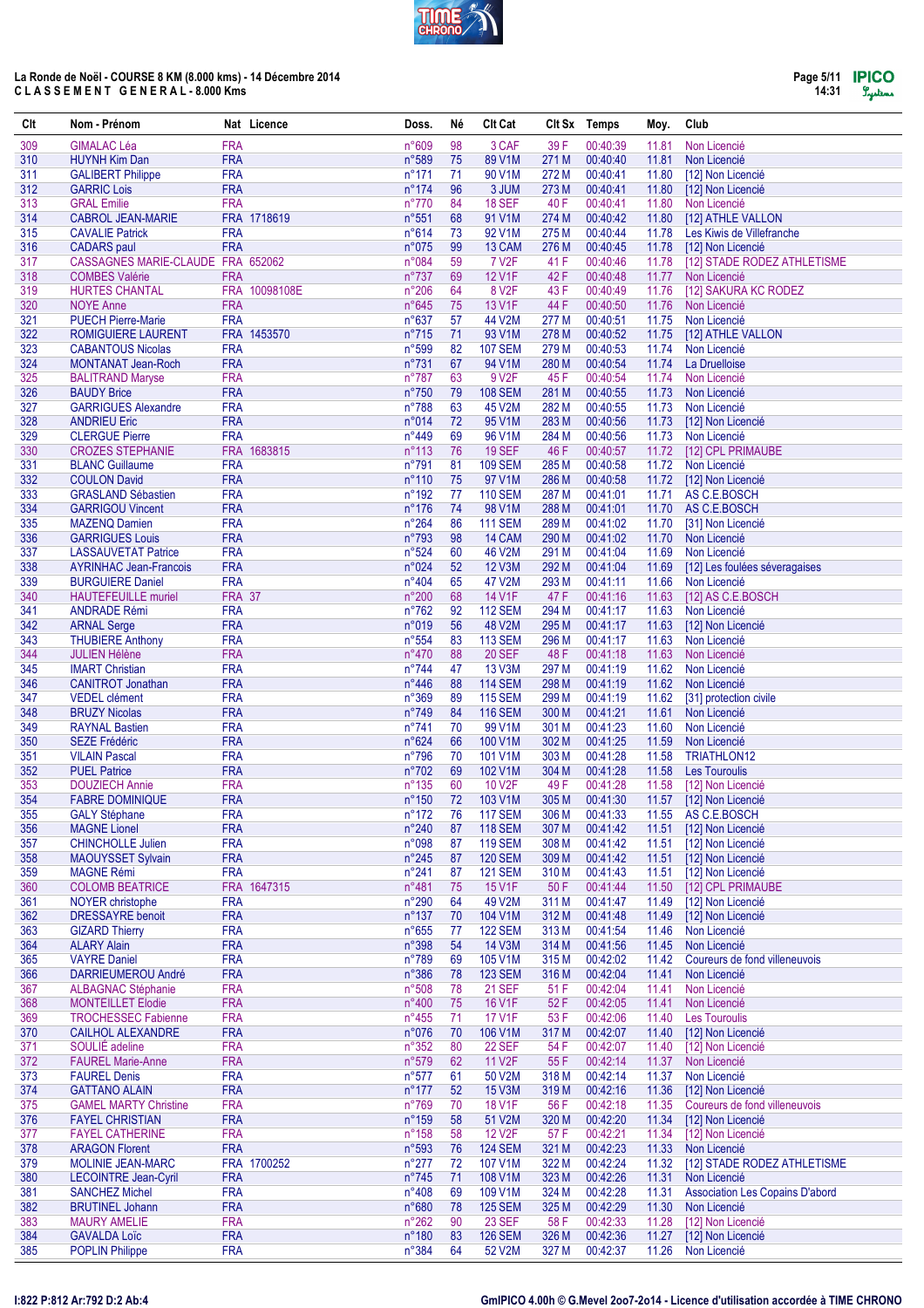

| Clt        | Nom - Prénom                                        |                          | Nat Licence      | Doss.                            | Né       | <b>Clt Cat</b>           |                | Clt Sx Temps         | Moy.           | Club                                             |
|------------|-----------------------------------------------------|--------------------------|------------------|----------------------------------|----------|--------------------------|----------------|----------------------|----------------|--------------------------------------------------|
| 386        | <b>DUPUY Gilbert</b>                                | <b>FRA</b>               |                  | n°739                            | 58       | 53 V2M                   | 328 M          | 00:42:39             | 11.26          | Non Licencié                                     |
| 387        | <b>ANGLES Benoit</b>                                | <b>FRA</b>               |                  | n°664                            | 72       | 110 V1M                  | 329 M          | 00:42:43             | 11.24          | Non Licencié                                     |
| 388        | <b>BANYIK Franck</b>                                | <b>FRA</b>               |                  | $n^{\circ}723$                   | 82       | <b>127 SEM</b>           | 330 M          | 00:42:44             | 11.24          | Non Licencié                                     |
| 389<br>390 | <b>DRUILHE Martine</b><br><b>SANCHEZ FREDERIC</b>   | <b>FRA</b><br><b>FRA</b> |                  | n°518<br>n°344                   | 55<br>75 | 2 V3F<br>111 V1M         | 59F<br>331 M   | 00:42:50<br>00:42:56 | 11.21<br>11.18 | <b>Bodyfitt</b><br>[12] Non Licencié             |
| 391        | <b>MOULY Yves</b>                                   | <b>FRA</b>               |                  | n°502                            | 59       | 54 V2M                   | 332 M          | 00:42:58             | 11.17          | <b>Les Touroulis</b>                             |
| 392        | <b>EUZET Clément</b>                                | <b>FRA</b>               |                  | $n^{\circ}441$                   | 78       | <b>128 SEM</b>           | 333 M          | 00:42:59             | 11.17          | Non Licencié                                     |
| 393        | <b>BOUCHENTOUF abderrahim</b>                       | <b>FRA</b>               |                  | n°056                            | 63       | 55 V2M                   | 334 M          | 00:43:02             | 11.16          | [12] Non Licencié                                |
| 394        | <b>NOZERAND Denise</b>                              | <b>FRA</b>               |                  | n°291                            | 52       | 3 V3F                    | 60 F           | 00:43:05             |                | 11.14 [12] Non Licencié                          |
| 395        | <b>COIFFARD CLARISSE</b>                            | <b>FRA</b>               |                  | $n^{\circ}100$                   | 71       | 19 V1F                   | 61 F           | 00:43:06             | 11.14          | [12] Non Licencié                                |
| 396<br>397 | <b>MAUREL</b> florian<br><b>BOUBY Marine</b>        | <b>FRA</b><br><b>FRA</b> |                  | n°261<br>n°799                   | 83<br>86 | <b>129 SEM</b><br>24 SEF | 335 M<br>62 F  | 00:43:09<br>00:43:13 | 11.13<br>11.11 | [12] Non Licencié<br>Non Licencié                |
| 398        | <b>GILHODES Pierre</b>                              | <b>FRA</b>               |                  | n°779                            | 88       | <b>130 SEM</b>           | 336 M          | 00:43:13             | 11.11          | Non Licencié                                     |
| 399        | <b>BONNEFOUS Christian</b>                          | <b>FRA</b>               |                  | n°819                            | 66       | 112 V1M                  | 337 M          | 00:43:14             | 11.10          | Non Licencié                                     |
| 400        | <b>DELMAS</b> olivier                               | <b>FRA</b>               |                  | $n^{\circ}123$                   | 77       | <b>131 SEM</b>           | 338 M          | 00:43:15             | 11.10          | [12] Non Licencié                                |
| 401        | EDO Léa                                             |                          | FRA 1739536      | n°493                            | 98       | 4 CAF                    | 63 F           | 00:43:17             | 11.09          | [12] CPL PRIMAUBE                                |
| 402        | <b>CHARRIE Nicolas</b>                              | <b>FRA</b>               |                  | n°491                            | 85       | <b>132 SEM</b>           | 339 M          | 00:43:22             | 11.07          | Non Licencié                                     |
| 403<br>404 | DE GRANDMAISON henri<br><b>RAMES SABINE</b>         | <b>FRA</b><br><b>FRA</b> |                  | $n^{\circ}120$<br>n°308          | 99<br>63 | 15 CAM<br>13 V2F         | 340 M<br>64 F  | 00:43:25<br>00:43:26 | 11.06<br>11.05 | [12] Non Licencié<br>[12] Non Licencié           |
| 405        | <b>VERNHET Florent</b>                              | <b>FRA</b>               |                  | $n^{\circ}476$                   | 72       | 113 V1M                  | 341 M          | 00:43:26             | 11.05          | Non Licencié                                     |
| 406        | <b>CAEN Nicolas</b>                                 | <b>FRA</b>               |                  | $n^{\circ}747$                   | 70       | 114 V1M                  | 342 M          | 00:43:31             | 11.03          | Non Licencié                                     |
| 407        | <b>DA COSTA Margot</b>                              | <b>FRA</b>               |                  | $n^{\circ}115$                   | 99       | 5 CAF                    | 65 F           | 00:43:32             | 11.03          | Non Licencié                                     |
| 408        | <b>BOISSONNADE MATHIEU</b>                          | <b>FRA</b>               |                  | n°050                            | 95       | 8ESM                     | 343 M          | 00:43:32             | 11.03          | [12] Non Licencié                                |
| 409        | <b>COUPIAC Bruno</b>                                | <b>FRA</b>               |                  | n°630                            | 65       | 56 V2M                   | 344 M          | 00:43:32             | 11.03          | Non Licencié                                     |
| 410        | <b>MOUYSSET Christiane</b>                          | <b>FRA</b>               |                  | $n^{\circ}285$                   | 59       | 14 V2F                   | 66 F           | 00:43:32<br>00:43:33 | 11.03          | Non Licencié                                     |
| 411<br>412 | <b>GRAL Julie</b><br><b>BALDET Julie</b>            | <b>FRA</b><br><b>FRA</b> |                  | $n^{\circ}703$<br>n°691          | 84<br>97 | <b>25 SEF</b><br>1 JUF   | 67 F<br>68 F   | 00:43:37             | 11.02<br>11.01 | Non Licencié<br>Non Licencié                     |
| 413        | <b>DEJEAN AMELIE</b>                                |                          | FRA 1683816      | $n^{\circ}122$                   | 82       | 26 SEF                   | 69 F           | 00:43:38             | 11.00          | [12] CPL PRIMAUBE                                |
| 414        | <b>BERTHOMIEU YANNICK</b>                           | <b>FRA</b>               |                  | n°040                            | 74       | 115 V1M                  | 345 M          | 00:43:39             | 11.00          | [12] Non Licencié                                |
| 415        | <b>CASTANIE Vincent</b>                             | <b>FRA</b>               |                  | n°618                            | 79       | <b>133 SEM</b>           | 346 M          | 00:43:41             | 10.99          | Non Licencié                                     |
| 416        | <b>VLEMINCKX Bernard</b>                            | <b>FRA</b>               |                  | $n^{\circ}464$                   | 48       | <b>16 V3M</b>            | 347 M          | 00:43:42             | 10.99          | <b>AJC Rignac</b>                                |
| 417        | <b>BONNET Freddy</b>                                | <b>FRA</b>               |                  | n°054                            | 82       | <b>134 SEM</b>           | 348 M          | 00:43:42             | 10.98          | Non Licencié                                     |
| 418        | <b>ECHE DELPHINE</b>                                | <b>FRA</b>               |                  | $n^{\circ}$ 143<br>n°561         | 74       | 20 V1F                   | 70 F           | 00:43:45<br>00:43:46 |                | 10.97 [12] Les Touroulis                         |
| 419<br>420 | <b>MARTEL Marie-France</b><br><b>SOUYRI Gaëlle</b>  | <b>FRA</b><br><b>FRA</b> |                  | n°353                            | 64<br>98 | <b>15 V2F</b><br>6 CAF   | 71 F<br>72 F   | 00:43:46             | 10.97<br>10.97 | Non Licencié<br>[12] Non Licencié                |
| 421        | <b>TEULIERES Dominique</b>                          | <b>FRA</b>               |                  | n°597                            | 62       | 57 V2M                   | 349 M          | 00:43:50             | 10.95          | <b>Les Touroulis</b>                             |
| 422        | <b>GUEROULT SANDRA</b>                              |                          | FRA 1440676      | n°505                            | 73       | 21 V1F                   | 73 F           | 00:43:50             | 10.95          | [12] CPL PRIMAUBE                                |
| 423        | <b>CAYSSIALS Richard</b>                            | <b>FRA</b>               |                  | n°507                            | 70       | 116 V1M                  | 350 M          | 00:43:51             | 10.95          | Non Licencié                                     |
| 424        | <b>CADARS Pierre</b>                                | <b>FRA</b>               |                  | n°073                            | 83       | <b>135 SEM</b>           | 351 M          | 00:43:52             | 10.95          | [12] Non Licencié                                |
| 425        | <b>ALBESPY Paulin</b>                               | <b>FRA</b>               |                  | n°448                            | 90       | <b>136 SEM</b>           | 352 M          | 00:43:53             | 10.94          | Non Licencié                                     |
| 426<br>427 | <b>ROUQUIER Bruno</b><br><b>RAYMOND MICHEL</b>      | <b>FRA</b><br><b>FRA</b> |                  | n°682<br>n°312                   | 60<br>57 | 58 V2M<br>59 V2M         | 353 M<br>354 M | 00:43:54<br>00:43:55 | 10.94<br>10.93 | Non Licencié<br>[12] Non Licencié                |
| 428        | <b>GINESTET Anita</b>                               | <b>FRA</b>               |                  | $n^{\circ}712$                   | 71       | 22 V1F                   | 74 F           | 00:44:05             | 10.89          | Non Licencié                                     |
| 429        | <b>BRUEL Florence</b>                               | <b>FRA</b>               |                  | n°442                            | 71       | 23 V1F                   | 75 F           | 00:44:06             | 10.89          | Non Licencié                                     |
| 430        | <b>GINESTET Marc</b>                                | <b>FRA</b>               |                  | $n^{\circ}713$                   | 65       | 60 V2M                   | 355 M          | 00:44:06             | 10.89          | Non Licencié                                     |
| 431        | <b>GUYON Philippe</b>                               | <b>FRA</b>               |                  | n°512                            | 71       | 117 V1M                  | 356 M          | 00:44:07             | 10.88          | Non Licencié                                     |
| 432        | <b>VERNET Pierre</b>                                | <b>FRA</b>               |                  | n°555                            | 92       | <b>137 SEM</b>           | 357 M          | 00:44:09             |                | 10.87 Non Licencié                               |
| 433<br>434 | RAYNAL Frédéric<br><b>RIGAL Roselyne</b>            | <b>FRA</b><br><b>FRA</b> |                  | $n^{\circ}511$<br>$n^{\circ}535$ | 76<br>67 | <b>138 SEM</b><br>24 V1F | 358 M<br>76 F  | 00:44:12<br>00:44:13 | 10.86<br>10.86 | Non Licencié<br><b>Les Touroulis</b>             |
| 435        | <b>BIARGUES Jean-François</b>                       | <b>FRA</b>               |                  | n°043                            | 69       | 118 V1M                  | 359 M          | 00:44:17             | 10.84          | Non Licencié                                     |
| 436        | <b>ALMAYRAC Guillaume</b>                           | <b>FRA</b>               |                  | $n^{\circ}785$                   | 99       | 16 CAM                   | 360 M          | 00:44:19             | 10.83          | Non Licencié                                     |
| 437        | <b>MARRE</b> alain                                  | <b>FRA</b>               |                  | $n^{\circ}254$                   | 52       | <b>17 V3M</b>            | 361 M          | 00:44:20             | 10.83          | [12] Non Licencié                                |
| 438        | <b>SOLER PHILIPPE</b>                               | <b>FRA</b>               |                  | $n^{\circ}709$                   | 68       | 119 V1M                  | 362 M          | 00:44:27             | 10.80          | <b>CSO Millau</b>                                |
| 439        | <b>BROSSY</b> maxime                                | <b>FRA</b>               |                  | n°069                            | 99       | 17 CAM                   | 363 M          | 00:44:32             | 10.78          | [12] Non Licencié                                |
| 440<br>441 | <b>MAZENQ Michel</b>                                | <b>FRA</b><br><b>FRA</b> |                  | n°619<br>$n^{\circ}704$          | 46<br>75 | 18 V3M<br>25 V1F         | 364 M<br>77 F  | 00:44:33<br>00:44:34 | 10.78<br>10.77 | Non Licencié<br><b>Les Touroulis</b>             |
| 442        | <b>PEZET Lydie</b><br><b>SILHOL Romain</b>          | <b>FRA</b>               |                  | n°350                            | 72       | 120 V1M                  | 365 M          | 00:44:37             | 10.76          | [31] Non Licencié                                |
| 443        | <b>RIGAL Jean-luc</b>                               | <b>FRA</b>               |                  | n°322                            | 81       | <b>139 SEM</b>           | 366 M          | 00:44:39             | 10.75          | [12] Non Licencié                                |
| 444        | <b>DURAND Benjamin</b>                              | <b>FRA</b>               |                  | $n^{\circ}141$                   | 86       | <b>140 SEM</b>           | 367 M          | 00:44:41             |                | 10.74 [12] Non Licencié                          |
| 445        | <b>GASTAL Céline</b>                                |                          | FRA 381067800010 | $n^{\circ}447$                   | 72       | 26 V1F                   | 78 F           | 00:44:42             | 10.74          | <b>AJC Rignac</b>                                |
| 446        | <b>VEILLERES Céline</b>                             | <b>FRA</b>               |                  | n°632                            | 73       | 27 V1F                   | 79 F           | 00:44:42             | 10.74          | Les foulées séveragaises                         |
| 447        | <b>NOYE Guillaume</b>                               | <b>FRA</b>               |                  | n°606                            | 86       | <b>141 SEM</b>           | 368 M          | 00:44:43             | 10.74          | Non Licencié                                     |
| 448<br>449 | <b>BAUDOIN Emmanuelle</b><br><b>CHANEL Pierre</b>   | <b>FRA</b><br><b>FRA</b> |                  | $n^{\circ}474$<br>n°820          | 80<br>38 | 27 SEF<br>2 V4M          | 80 F<br>369 M  | 00:44:43<br>00:44:44 | 10.74<br>10.73 | Non Licencié<br>Non Licencié                     |
| 450        | <b>LEFRANCOIS Karine</b>                            | <b>FRA</b>               |                  | $n^{\circ}233$                   | 76       | <b>28 SEF</b>            | 81 F           | 00:44:44             | 10.73          | [12] Non Licencié                                |
| 451        | <b>ALBOUY Sidonie</b>                               | <b>FRA</b>               |                  | n°503                            | 71       | 28 V1F                   | 82 F           | 00:44:49             | 10.71          | Non Licencié                                     |
| 452        | <b>AMANS Geneviève</b>                              | <b>FRA</b>               |                  | n°537                            | 64       | <b>16 V2F</b>            | 83 F           | 00:44:49             | 10.71          | La Druelloise                                    |
| 453        | <b>HIGONNET Céline</b>                              | <b>FRA</b>               |                  | $n^{\circ}456$                   | 74       | 29 V1F                   | 84 F           | 00:44:50             | 10.71          | <b>Les Touroulis</b>                             |
| 454        | <b>MADRIERES Delphine</b>                           | <b>FRA</b>               |                  | $n^{\circ}742$                   | 79       | <b>29 SEF</b>            | 85 F           | 00:44:51             | 10.70          | [48] MARVEJOLS CROSS MARATHON                    |
| 455<br>456 | <b>MOTREUIL David</b><br><b>VERDONCKT JEAN-MARC</b> | <b>FRA</b>               | FRA 1496084      | n°284<br>n°663                   | 68<br>60 | 121 V1M<br>61 V2M        | 370 M          | 00:44:53<br>00:44:54 | 10.70<br>10.69 | [15] Non Licencié<br>[12] STADE RODEZ ATHLETISME |
| 457        | <b>BENETEAU Mélina</b>                              | <b>FRA</b>               |                  | $n^{\circ}495$                   | 82       | <b>30 SEF</b>            | 371 M<br>86 F  | 00:44:54             | 10.69          | Non Licencié                                     |
| 458        | <b>VERGNES VALERIE</b>                              | <b>FRA</b>               |                  | n°372                            | 73       | 30 V1F                   | 87 F           | 00:44:55             | 10.69          | [12] Non Licencié                                |
| 459        | <b>LAUTARD Sylvie</b>                               | <b>FRA</b>               |                  | $n^{\circ}406$                   | 64       | 17 V <sub>2</sub> F      | 88 F           | 00:44:55             | 10.69          | <b>SAKURA KC RODEZ</b>                           |
| 460        | <b>LOPEZ Christel</b>                               | <b>FRA</b>               |                  | n°601                            | 70       | 31 V1F                   | 89 F           | 00:44:55             | 10.69          | <b>Les Touroulis</b>                             |
| 461        | <b>DOUAT Amélie</b>                                 | <b>FRA</b>               |                  | $n^{\circ}700$                   | 93       | 2 ESF                    | 90 F           | 00:44:57             | 10.68          | Non Licencié                                     |
| 462        | ROUQUET ISABELLE                                    |                          | FRA 1592584      | $n^{\circ}648$                   | 71       | 32 V1F                   | 91 F           | 00:44:58             | 10.68          | [81] USCA LESCURE                                |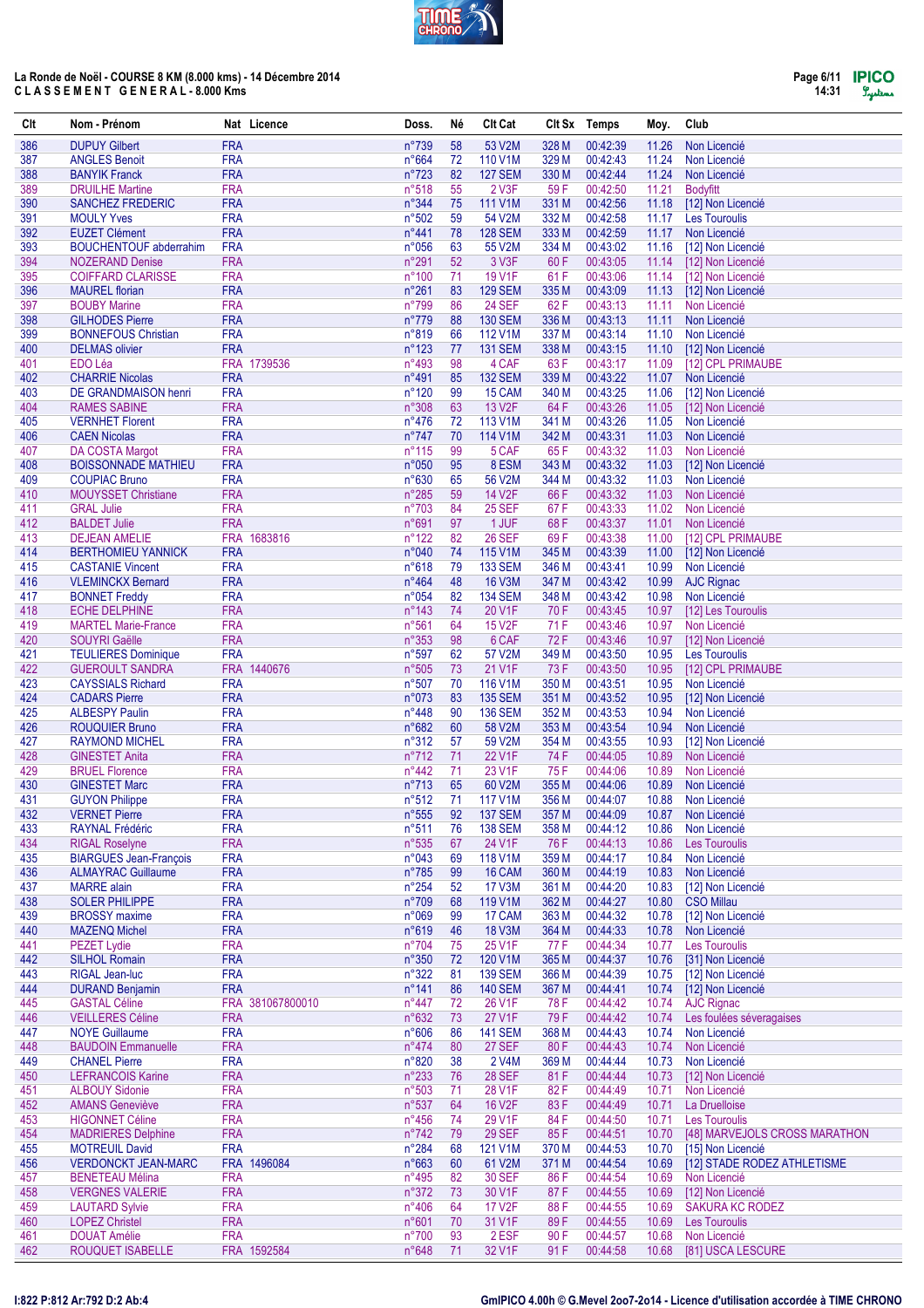

| Clt        | Nom - Prénom                                               |                          | Nat Licence      | Doss.                            | Νé       | <b>Clt Cat</b>      |                | CIt Sx Temps         | Moy.           | Club                                        |
|------------|------------------------------------------------------------|--------------------------|------------------|----------------------------------|----------|---------------------|----------------|----------------------|----------------|---------------------------------------------|
| 463        | <b>DOUAT Dominique</b>                                     | <b>FRA</b>               |                  | $n^{\circ}134$                   | 63       | 62 V2M              | 372 M          | 00:44:58             | 10.68          | AS C.E.BOSCH                                |
| 464        | <b>RANSEAU Philippe</b>                                    | <b>FRA</b>               |                  | n°310                            | 58       | 63 V2M              | 373 M          | 00:45:00             | 10.67          | [81] Non Licencié                           |
| 465        | <b>SEIDL Zbynek</b>                                        | <b>FRA</b>               |                  | n°500                            | 73       | 122 V1M             | 374 M          | 00:45:00             | 10.67          | Non Licencié                                |
| 466        | <b>BENNET Hervé</b>                                        | <b>FRA</b>               |                  | $n^{\circ}487$                   | 68       | 123 V1M             | 375 M          | 00:45:01             | 10.66          | Non Licencié                                |
| 467        | <b>LACOMBE François</b>                                    | <b>FRA</b>               |                  | n°602                            | 91       | <b>142 SEM</b>      | 376 M          | 00:45:02             | 10.66          | [12] ATHLE VALLON                           |
| 468        | <b>BENNET Marie</b>                                        | <b>FRA</b>               |                  | $n^{\circ}486$                   | 70       | 33 V1F              | 92F            | 00:45:03             | 10.66          | Non Licencié                                |
| 469        | <b>LOUMONT Pauline</b>                                     | <b>FRA</b>               |                  | $n^{\circ}458$                   | 81       | <b>31 SEF</b>       | 93 F           | 00:45:04             | 10.65          | Non Licencié                                |
| 470        | SANCHEZ DELPHINE                                           | <b>FRA</b>               |                  | n°343                            | 75       | 34 V1F              | 94 F           | 00:45:06             | 10.65          | [12] Non Licencié                           |
| 471        | <b>BATUT Nicole</b>                                        | <b>FRA</b>               |                  | n°419                            | 64       | <b>18 V2F</b>       | 95 F           | 00:45:08             | 10.64          | Non Licencié                                |
| 472        | <b>BERTHOMIEU Jean-Noël</b>                                | <b>FRA</b>               |                  | $n^{\circ}425$                   | 54       | 19 V3M              | 377 M          | 00:45:11             | 10.62          | Non Licencié                                |
| 473        | <b>BAUDY Marine</b>                                        | <b>FRA</b>               |                  | $n^{\circ}786$                   | 82       | <b>32 SEF</b>       | 96 F           | 00:45:12             | 10.62          | Non Licencié                                |
| 474        | <b>MICHEL Philippe</b>                                     | <b>FRA</b>               |                  | $n^{\circ}272$                   | 63       | 64 V2M              | 378 M          | 00:45:12             | 10.62          | [12] Les Touroulis                          |
| 475        | <b>BRINGOU Loic</b>                                        | <b>FRA</b>               |                  | $n^{\circ}424$                   | 66       | 124 V1M             | 379 M          | 00:45:15             | 10.61          | Non Licencié                                |
| 476        | <b>RIERE</b> Emilie                                        | <b>FRA</b>               |                  | n°319                            | 90       | <b>33 SEF</b>       | 97 F           | 00:45:15             | 10.61          | [12] Non Licencié                           |
| 477        | <b>GAYRAUD CHRYSTEL</b>                                    | <b>FRA</b>               |                  | n°181                            | 79       | <b>34 SEF</b>       | 98 F           | 00:45:17             | 10.60          | [12] Non Licencié                           |
| 478        | <b>LAVERGNE Didier</b>                                     | <b>FRA</b>               |                  | $n^{\circ}230$                   | 58       | 65 V2M              | 380 M          | 00:45:20             | 10.59          | [12] Non Licencié                           |
| 479        | VIC Océane                                                 | <b>FRA</b>               |                  | n°381                            | 98       | 7 CAF               | 99 F           | 00:45:21             | 10.59          | [12] Non Licencié                           |
| 480        | <b>MOLINIE Michel</b>                                      | <b>FRA</b>               |                  | $n^{\circ}278$                   | 67       | 125 V1M             | 381 M          | 00:45:24             | 10.57          | Non Licencié                                |
| 481        | <b>CARNUS ISABELLE</b>                                     | <b>FRA</b><br><b>FRA</b> |                  | n°080                            | 67<br>93 | 35 V1F              | 100 F<br>382 M | 00:45:25             | 10.57          | [12] Non Licencié                           |
| 482<br>483 | <b>RAYNAL Théo</b><br><b>BARBIER DE REULLE Dominiq FRA</b> |                          |                  | n°539<br>$n^{\circ}411$          | 59       | 9 ESM<br>66 V2M     | 383 M          | 00:45:26<br>00:45:27 | 10.57<br>10.56 | Non Licencié<br>Non Licencié                |
| 484        | <b>MORARIN Marc</b>                                        | <b>FRA</b>               |                  | $n^{\circ}627$                   | 57       | 67 V2M              | 384 M          | 00:45:28             | 10.56          | Non Licencié                                |
| 485        | <b>MOULIN Ericka</b>                                       | <b>FRA</b>               |                  | n°521                            | 81       | <b>35 SEF</b>       | 101 F          | 00:45:29             | 10.56          | Non Licencié                                |
| 486        | <b>LAFOND Christophe</b>                                   | <b>FRA</b>               |                  | n°547                            | 68       | 126 V1M             | 385 M          | 00:45:36             | 10.53          | Non Licencié                                |
| 487        | <b>CAZALS Régine</b>                                       | <b>FRA</b>               |                  | n°668                            | 60       | 19 V2F              | 102 F          | 00:45:42             | 10.50          | Non Licencié                                |
| 488        | <b>GREZES</b> Francis                                      | <b>FRA</b>               |                  | n°603                            | 58       | 68 V2M              | 386 M          | 00:45:42             | 10.50          | Non Licencié                                |
| 489        | <b>OLIVIER SANDRA</b>                                      | <b>FRA</b>               |                  | n°293                            | 76       | <b>36 SEF</b>       | 103 F          | 00:45:46             | 10.49          | [12] Non Licencié                           |
| 490        | ALBO-LOIZEAU Adeline                                       | <b>FRA</b>               |                  | n°007                            | 74       | 36 V1F              | 104 F          | 00:45:47             | 10.49          | [12] Non Licencié                           |
| 491        | <b>BABY MIREILLE</b>                                       |                          | FRA 1570089      | $n^{\circ}427$                   | 63       | 20 V <sub>2</sub> F | 105 F          | 00:45:57             | 10.45          | [12] STADE RODEZ ATHLETISME                 |
| 492        | <b>RAFFANEL</b> andre                                      | <b>FRA</b>               |                  | n°305                            | 48       | 20 V3M              | 387 M          | 00:46:02             | 10.43          | [12] Non Licencié                           |
| 493        | <b>FRAYSSINET Benoit</b>                                   | <b>FRA</b>               |                  | n°519                            | 81       | <b>143 SEM</b>      | 388 M          | 00:46:03             | 10.43          | Non Licencié                                |
| 494        | <b>VERDIER Héloïse</b>                                     | <b>FRA</b>               |                  | n°370                            | 86       | 37 SEF              | 106 F          | 00:46:04             | 10.42          | [31] Non Licencié                           |
| 495        | <b>DELOUS Jean-Bernard</b>                                 | <b>FRA</b>               |                  | $n^{\circ}124$                   | 77       | <b>144 SEM</b>      | 389 M          | 00:46:07             | 10.41          | Non Licencié                                |
| 496        | <b>ARKOUB FRANCOIS</b>                                     |                          | FRA 1633241      | n°553                            | 61       | 69 V2M              | 390 M          | 00:46:12             | 10.39          | [12] ATHLE VALLON                           |
| 497        | <b>PARIS Dominique</b>                                     | <b>FRA</b>               |                  | n°683                            | 61       | 70 V2M              | 391 M          | 00:46:13             | 10.39          | Non Licencié                                |
| 498        | <b>BOU Nicolas</b>                                         | <b>FRA</b>               |                  | n°557                            | 86       | <b>145 SEM</b>      | 392 M          | 00:46:13             | 10.39          | Non Licencié                                |
| 499        | <b>SOLLIER Pierrick</b>                                    | <b>FRA</b>               |                  | n°563                            | 98       | 18 CAM              | 393 M          | 00:46:15             | 10.38          | Non Licencié                                |
| 500        | <b>JOUAN Marie-Christine</b>                               | <b>FRA</b>               |                  | n°543                            | 58       | 21 V2F              | 107 F          | 00:46:16             | 10.38          | <b>Les Touroulis</b>                        |
| 501        | <b>SAUTEREL Pierre</b>                                     | <b>FRA</b>               |                  | n°634                            | 64       | 71 V2M              | 394 M          | 00:46:16             | 10.38          | Non Licencié                                |
| 502        | <b>PASQUET Isabelle</b>                                    | <b>FRA</b>               |                  | $n^{\circ}488$                   | 64       | 22 V2F              | 108 F          | 00:46:24             | 10.35          | Non Licencié                                |
| 503        | <b>DRUILHE Cyril</b>                                       | <b>FRA</b>               |                  | n°600                            | 76       | <b>146 SEM</b>      | 395 M          | 00:46:25             | 10.34          | Non Licencié                                |
| 504        | <b>DRUILHE Emmanuelle</b>                                  | <b>FRA</b>               |                  | $n^{\circ}433$                   | 75       | 37 V1F              | 109 F          | 00:46:25             | 10.34          | Non Licencié                                |
| 505        | <b>DELSOL Guy</b>                                          | <b>FRA</b>               |                  | $n^{\circ}672$                   | 59       | <b>72 V2M</b>       | 396 M          | 00:46:27             | 10.34          | Non Licencié                                |
| 506        | <b>ANDRIEU Alexia</b>                                      | <b>FRA</b>               |                  | n°439                            | 81       | <b>38 SEF</b>       | 110F           | 00:46:28             | 10.33          | Non Licencié                                |
| 507        | <b>GOMBERT Philippe</b>                                    | <b>FRA</b>               |                  | n°484                            | 64       | 73 V2M              | 397 M          | 00:46:30             | 10.32          | Non Licencié                                |
| 508        | <b>HERNANDEZ Céline</b>                                    | <b>FRA</b>               |                  | n°803                            | 76       | <b>39 SEF</b>       | 111 F          | 00:46:31             |                | 10.32 Non Licencié                          |
| 509        | <b>RAFFI Christ</b>                                        | <b>FRA</b>               |                  | $n^{\circ}673$                   | 79       | <b>147 SEM</b>      | 398 M          | 00:46:33             |                | 10.31 Non Licencié                          |
| 510        | <b>RUIZ RODRIGUE</b>                                       | <b>FRA</b>               |                  | $n^{\circ}336$                   | 86       | <b>148 SEM</b>      | 399 M          | 00:46:35             | 10.31          | [12] Non Licencié                           |
| 511<br>512 | <b>ARNAL Philippe</b><br><b>ARNAL Chloé</b>                | <b>FRA</b><br><b>FRA</b> |                  | n°018<br>n°017                   | 66       | 127 V1M<br>2 JUF    | 400 M<br>112F  | 00:46:38<br>00:46:42 | 10.29<br>10.28 | [12] Jog'in Gages<br>[12] Jog'in Gages      |
| 513        | <b>EDET Vincent</b>                                        | <b>FRA</b>               |                  | $n^{\circ}467$                   | 96<br>98 | 19 CAM              | 401 M          | 00:46:42             | 10.28          | Non Licencié                                |
| 514        | <b>EDET Nicolas</b>                                        |                          | FRA 381067800018 | $n^{\circ}466$                   | 96       | 4 JUM               | 402 M          | 00:46:43             | 10.28          | <b>AJC Rignac</b>                           |
| 515        | <b>SADOUL CATHERINE</b>                                    | <b>FRA</b>               |                  | n°337                            | 65       | 23 V2F              | 113 F          | 00:46:45             | 10.27          | [12] Non Licencié                           |
| 516        | <b>EDET Christophe</b>                                     |                          | FRA 18106780004  | $n^{\circ}465$                   | 63       | 74 V2M              | 403 M          | 00:46:47             | 10.26          | <b>AJC Rignac</b>                           |
| 517        | <b>DA COSTA Séverine</b>                                   | <b>FRA</b>               |                  | $n^{\circ}116$                   | 83       | <b>40 SEF</b>       | 114 F          | 00:46:48             | 10.26          | Non Licencié                                |
| 518        | <b>DALBIN DANIELLE</b>                                     | <b>FRA</b>               |                  | $n^{\circ}117$                   | 60       | 24 V2F              | 115F           | 00:46:51             | 10.25          | [12] Non Licencié                           |
| 519        | <b>AYRINHAC Andrée</b>                                     | <b>FRA</b>               |                  | n°023                            | 55       | 4 V3F               | 116 F          | 00:46:52             | 10.24          | [12] les foulées sévéragaises               |
| 520        | <b>SUDRE Florence</b>                                      | <b>FRA</b>               |                  | n°546                            | 73       | 38 V1F              | 117 F          | 00:46:52             | 10.24          | [12] ATHLE VALLON                           |
| 521        | <b>LACOMBE Sandra</b>                                      | <b>FRA</b>               |                  | n°812                            | 88       | 41 SEF              | 118 F          | 00:46:52             | 10.24          | Non Licencié                                |
| 522        | <b>MONCET Cindy</b>                                        | <b>FRA</b>               |                  | n°813                            | 81       | 42 SEF              | 119 F          | 00:46:52             | 10.24          | Non Licencié                                |
| 523        | <b>GAUBERT SYLVIE</b>                                      | <b>FRA</b>               |                  | n°179                            | 73       | 39 V1F              | 120 F          | 00:46:54             | 10.24          | [12] Non Licencié                           |
| 524        | <b>GAFFIER Matthieu</b>                                    | <b>FRA</b>               |                  | $n^{\circ}170$                   | 92       | <b>149 SEM</b>      | 404 M          | 00:46:54             | 10.24          | [12] Non Licencié                           |
| 525        | <b>VILAIN Alice</b>                                        | <b>FRA</b>               |                  | n°798                            | 98       | 8 CAF               | 121 F          | 00:46:58             | 10.22          | Non Licencié                                |
| 526        | <b>ROLS Céline</b>                                         | <b>FRA</b>               |                  | n°399                            | 77       | 43 SEF              | 122 F          | 00:46:59             | 10.22          | Non Licencié                                |
| 527        | <b>BARBIER CATHERINE</b>                                   | <b>FRA</b>               |                  | n°029                            | 76       | <b>44 SEF</b>       | 123 F          | 00:46:59             | 10.22          | [12] Non Licencié                           |
| 528        | <b>PRIETO Romain</b>                                       | <b>FRA</b>               |                  | n°303                            | 83       | <b>150 SEM</b>      | 405 M          | 00:47:02             | 10.21          | [12] Non Licencié                           |
| 529        | <b>MAZENQ Sophie</b>                                       | <b>FRA</b>               |                  | $n^{\circ}267$                   | 83       | 45 SEF              | 124 F          | 00:47:02             | 10.21          | [12] Non Licencié                           |
| 530        | <b>FAURE Stéphanie</b>                                     | <b>FRA</b>               |                  | n°479                            | 79       | 46 SEF              | 125 F          | 00:47:03             | 10.21          | Non Licencié                                |
| 531        | <b>FUENTES Jena-Marc</b>                                   | <b>FRA</b>               |                  | $n^{\circ}738$                   | 71       | 128 V1M             | 406 M          | 00:47:04             | 10.20          | Non Licencié                                |
| 532        | <b>GUITARD Erika</b>                                       | <b>FRA</b>               |                  | n°560                            | 90       | 47 SEF              | 126 F          | 00:47:07             | 10.19          | Non Licencié                                |
| 533        | <b>VERDAGUER Bertrand</b>                                  | <b>FRA</b>               |                  | $n^{\circ}461$                   | 66       | 129 V1M             | 407 M          | 00:47:21             | 10.14          | Non Licencié                                |
| 534        | <b>JOAO</b> Guillaume                                      | <b>FRA</b>               |                  | $n^{\circ}385$                   | 81       | <b>151 SEM</b>      | 408 M          | 00:47:24             | 10.13          | Non Licencié                                |
| 535        | <b>SAVY Nicolas</b>                                        | <b>FRA</b>               |                  | n°383                            | 80       | <b>152 SEM</b>      | 409 M          | 00:47:24             | 10.13          | Non Licencié                                |
| 536        | <b>AMANS Joseph</b>                                        | <b>FRA</b>               |                  | n°590                            | 92       | <b>153 SEM</b>      | 410 M          | 00:47:25             | 10.13          | Non Licencié                                |
| 537<br>538 | <b>LAPORTE ISABELLE</b><br><b>SANDRIN Gérard</b>           | <b>FRA</b>               | FRA 1598741      | $n^{\circ}223$<br>$n^{\circ}405$ | 77<br>52 | 48 SEF<br>21 V3M    | 127 F<br>411 M | 00:47:29<br>00:47:33 | 10.11<br>10.10 | [12] STADE RODEZ ATHLETISME<br>Non Licencié |
| 539        | <b>PANIJEL Anne</b>                                        | <b>FRA</b>               |                  | $n^{\circ}429$                   | 70       | 40 V1F              | 128 F          | 00:47:37             | 10.08          | Non Licencié                                |
|            |                                                            |                          |                  |                                  |          |                     |                |                      |                |                                             |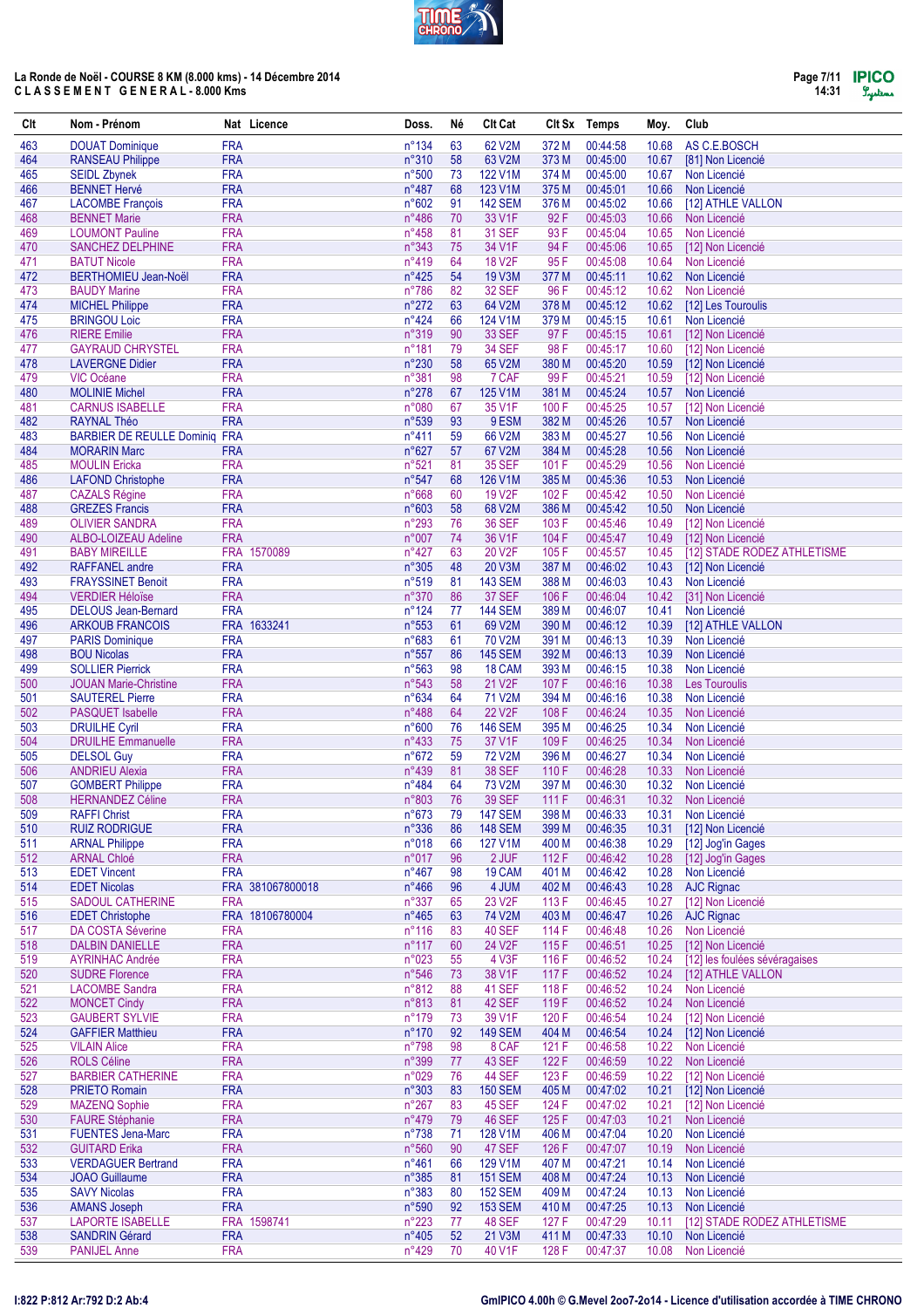

| Clt        | Nom - Prénom                                         |                          | Nat Licence        | Doss.                            | Νé       | <b>Clt Cat</b>           |                | Clt Sx Temps         | Moy.           | Club                                   |
|------------|------------------------------------------------------|--------------------------|--------------------|----------------------------------|----------|--------------------------|----------------|----------------------|----------------|----------------------------------------|
| 540        | <b>VERNHET-LAUSSEL Pascale</b>                       | <b>FRA</b>               |                    | n°378                            | 66       | 41 V1F                   | 129 F          | 00:47:42             | 10.07          | [12] Non Licencié                      |
| 541        | <b>GRIMAL Anne</b>                                   | <b>FRA</b>               |                    | n°782                            | 73       | 42 V1F                   | 130 F          | 00:47:43             | 10.06          | Non Licencié                           |
| 542        | <b>GRASSET Michel</b>                                | <b>FRA</b>               |                    | n°596                            | 46       | <b>22 V3M</b>            | 412 M          | 00:47:43             | 10.06          | Non Licencié                           |
| 543        | <b>CHARON Pierre-Yves</b>                            | <b>FRA</b>               |                    | n°096                            | 78       | <b>154 SEM</b>           | 413 M          | 00:47:43             | 10.06          | AS C.E.BOSCH                           |
| 544        | <b>MARTY Marylène</b>                                | <b>FRA</b>               |                    | $n^{\circ}778$                   | 59<br>76 | 25 V2F                   | 131 F<br>132 F | 00:47:45<br>00:47:49 | 10.05          | [12] TEAM 12<br>[12] CPL PRIMAUBE      |
| 545<br>546 | <b>TAILLEFER Carole</b><br><b>FRAYSSIGNES Myriam</b> | <b>FRA</b>               | FRA 1604630        | $n^{\circ}355$<br>n°805          | 74       | 49 SEF<br>43 V1F         | 133 F          | 00:47:51             | 10.04<br>10.03 | Non Licencié                           |
| 547        | NICOLARDOT Sylvie                                    | <b>FRA</b>               |                    | n°804                            | 74       | 44 V1F                   | 134 F          | 00:47:51             | 10.03          | Non Licencié                           |
| 548        | <b>GABRILLARGUES Samuel</b>                          | <b>FRA</b>               |                    | $n^{\circ}167$                   | 85       | <b>155 SEM</b>           | 414 M          | 00:47:52             | 10.03          | [12] Non Licencié                      |
| 549        | <b>BARROSO ALICE</b>                                 |                          | FRA 1382155        | n°823                            | 75       | 45 V1F                   | 135 F          | 00:47:55             | 10.02          | [12] STADE RODEZ ATHLETISME            |
| 550        | <b>ESCARRIE Elodie</b>                               | <b>FRA</b>               |                    | $n^{\circ}755$                   | 86       | <b>50 SEF</b>            | 136 F          | 00:47:56             | 10.02          | Non Licencié                           |
| 551        | <b>CASTELLA Yves</b>                                 | <b>FRA</b>               |                    | n°620                            | 63       | 75 V2M                   | 415 M          | 00:47:59             | 10.00          | <b>Les Touroulis</b>                   |
| 552        | <b>LASCOUX Wilfrid</b>                               |                          | <b>FRA A23067C</b> | n°605                            | 70       | 130 V1M                  | 416 M          | 00:47:59             | 10.00          | <b>TRIATHLON12</b>                     |
| 553        | <b>PICARD Delphine</b>                               | <b>FRA</b>               |                    | $n^{\circ}422$                   | 72       | 46 V1F                   | 137 F          | 00:48:02             | 9.99           | Non Licencié                           |
| 554<br>555 | <b>NOUVIALE Nicole</b><br><b>BLANC Christine</b>     | <b>FRA</b><br><b>FRA</b> |                    | $n^{\circ}754$<br>n°046          | 53<br>66 | 5 V3F<br>47 V1F          | 138 F<br>139 F | 00:48:03<br>00:48:11 | 9.99<br>9.96   | Courir au Féminin<br>[12] Non Licencié |
| 556        | <b>ALBAGNAC Anne-Laure</b>                           | <b>FRA</b>               |                    | n°004                            | 74       | 48 V1F                   | 140 F          | 00:48:12             | 9.96           | [12] Non Licencié                      |
| 557        | <b>RUDELLE Franck</b>                                | <b>FRA</b>               |                    | $n^{\circ}335$                   | 75       | 131 V1M                  | 417 M          | 00:48:13             | 9.96           | [12] Non Licencié                      |
| 558        | <b>WAROQUIER Caroline</b>                            | <b>FRA</b>               |                    | n°440                            | 65       | 26 V2F                   | 141 F          | 00:48:18             | 9.94           | Non Licencié                           |
| 559        | <b>PETIT Jean-Pierre</b>                             | <b>FRA</b>               |                    | n°790                            | 74       | 132 V1M                  | 418 M          | 00:48:20             | 9.93           | Non Licencié                           |
| 560        | <b>COULON Jérémy</b>                                 | <b>FRA</b>               |                    | n°527                            | 86       | <b>156 SEM</b>           | 419 M          | 00:48:22             | 9.92           | Non Licencié                           |
| 561        | <b>GUILBOT Vincent</b>                               | <b>FRA</b>               |                    | n°197                            | 81       | <b>157 SEM</b>           | 420 M          | 00:48:23             | 9.92           | [12] Non Licencié                      |
| 562        | <b>CHAZE CLEDES Stéphane</b>                         | <b>FRA</b>               |                    | $n^{\circ}724$                   | 76       | <b>158 SEM</b>           | 421 M          | 00:48:26             | 9.91           | Non Licencié                           |
| 563        | <b>WALCZAK SERGE</b>                                 | <b>FRA</b>               |                    | $n^{\circ}736$                   | 77       | <b>159 SEM</b><br>23 V3M | 422 M          | 00:48:27             | 9.91           | Non Licencié                           |
| 564<br>565 | <b>COMBRET Guy</b><br><b>CATUSSE Michel</b>          | <b>FRA</b><br><b>FRA</b> |                    | $n^{\circ}103$<br>n°086          | 52<br>56 | 76 V2M                   | 423 M<br>424 M | 00:48:30<br>00:48:30 | 9.90<br>9.90   | Non Licencié<br>[12] Non Licencié      |
| 566        | <b>MOLINIER Claudine</b>                             | <b>FRA</b>               |                    | n°501                            | 78       | <b>51 SEF</b>            | 142 F          | 00:48:31             | 9.90           | Non Licencié                           |
| 567        | <b>GOTIN Josy</b>                                    | <b>FRA</b>               |                    | n°189                            | 73       | 49 V1F                   | 143 F          | 00:48:31             | 9.90           | [12] Non Licencié                      |
| 568        | <b>VERDU Laury</b>                                   | <b>FRA</b>               |                    | n°371                            | 82       | <b>52 SEF</b>            | 144 F          | 00:48:31             | 9.90           | [12] Non Licencié                      |
| 569        | <b>JASSIN Maxime</b>                                 | <b>FRA</b>               |                    | $n^{\circ}210$                   | 88       | <b>160 SEM</b>           | 425 M          | 00:48:33             | 9.89           | [12] Non Licencié                      |
| 570        | <b>VILAIN Jean-Stéphane</b>                          | <b>FRA</b>               |                    | n°802                            | 74       | 133 V1M                  | 426 M          | 00:48:41             | 9.86           | Non Licencié                           |
| 571        | <b>MICHEL Claire</b>                                 | <b>FRA</b>               |                    | $n^{\circ}271$                   | 67       | 50 V1F                   | 145 F          | 00:48:42             | 9.86           | [12] Les Touroulis                     |
| 572        | <b>GOY Stan</b>                                      | <b>FRA</b>               |                    | n°695                            | 85       | <b>161 SEM</b>           | 427 M          | 00:48:43             | 9.86           | <b>Roc Aveyron</b>                     |
| 573        | <b>RISPAL Laetitia</b>                               | <b>FRA</b><br><b>FRA</b> |                    | n°324                            | 89       | <b>53 SEF</b>            | 146 F          | 00:48:44<br>00:48:48 | 9.85           | [12] Non Licencié                      |
| 574<br>575 | <b>BRAS Pauline</b><br><b>BERNAT Dominique</b>       | <b>FRA</b>               |                    | n°065<br>n°693                   | 89<br>61 | <b>54 SEF</b><br>77 V2M  | 147 F<br>428 M | 00:48:50             | 9.84<br>9.83   | [46] Non Licencié<br>Vétéran Bozouls   |
| 576        | <b>MAURY Chrystel</b>                                | <b>FRA</b>               |                    | n°263                            | 77       | <b>55 SEF</b>            | 148 F          | 00:48:51             | 9.83           | [12] Non Licencié                      |
| 577        | <b>BOISSONNADE NELLY</b>                             | <b>FRA</b>               |                    | n°051                            | 69       | 51 V1F                   | 149 F          | 00:48:56             | 9.81           | [12] Non Licencié                      |
| 578        | <b>BON Stéphanie</b>                                 | <b>FRA</b>               |                    | n°052                            | 78       | <b>56 SEF</b>            | 150 F          | 00:48:56             | 9.81           | [12] Non Licencié                      |
| 579        | <b>GUYON Valérie</b>                                 | <b>FRA</b>               |                    | n°513                            | 71       | 52 V1F                   | 151 F          | 00:48:56             | 9.81           | Non Licencié                           |
| 580        | <b>BOYER DELPHINE</b>                                | <b>FRA</b>               |                    | n°062                            | 80       | <b>57 SEF</b>            | 152 F          | 00:48:56             | 9.81           | [12] Non Licencié                      |
| 581        | <b>POUGET Nathalie</b>                               | <b>FRA</b>               |                    | $n^{\circ}444$                   | 78       | <b>58 SEF</b>            | 153 F          | 00:48:57             | 9.81           | Non Licencié                           |
| 582<br>583 | <b>CAUSSE PIERRE</b><br><b>GOMBERT Charlie</b>       | <b>FRA</b><br><b>FRA</b> |                    | n°089<br>$n^{\circ}567$          | 60<br>80 | 78 V2M<br><b>162 SEM</b> | 429 M<br>430 M | 00:48:57<br>00:48:57 | 9.81<br>9.81   | [12] Non Licencié<br>Non Licencié      |
| 584        | <b>DOUZIECH Cécile</b>                               | <b>FRA</b>               |                    | n°136                            | 67       | 53 V1F                   | 154 F          | 00:48:58             | 9.80           | [12] Non Licencié                      |
| 585        | <b>TRAYSSAC Fabienne</b>                             | <b>FRA</b>               |                    | n°818                            | 72       | 54 V1F                   | 155 F          | 00:49:00             | 9.80           | Non Licencié                           |
| 586        | <b>ESCARRIE Maryse</b>                               | <b>FRA</b>               |                    | $n^{\circ}756$                   | 61       | 27 V2F                   | 156 F          | 00:49:01             | 9.80           | Courir au Féminin                      |
| 587        | <b>VIALELLES</b> edith                               | <b>FRA</b>               |                    | n°379                            | 73       | 55 V1F                   | 157 F          | 00:49:01             | 9.79           | [12] Non Licencié                      |
| 588        | <b>VIALELLES</b> jean-philippe                       | <b>FRA</b>               |                    | n°380                            | 71       | 134 V1M                  | 431 M          | 00:49:02             | 9.79           | [12] Non Licencié                      |
| 589        | <b>VLEMINCKX Evelyne</b>                             | <b>FRA</b>               |                    | $n^{\circ}463$                   | 48       | 6 V3F                    | 158 F          | 00:49:03             | 9.79           | <b>AJC Rignac</b>                      |
| 590        | <b>DEBREUIL Emmanuelle</b>                           | <b>FRA</b>               |                    | $n^{\circ}468$                   | 61       | 28 V2F                   | 159 F          | 00:49:03             | 9.79           | <b>AJC Rignac</b>                      |
| 591<br>592 | <b>RIVIERES AGNES</b><br><b>RIVIERES PATRICE</b>     | <b>FRA</b><br><b>FRA</b> |                    | $n^{\circ}325$<br>$n^{\circ}326$ | 71<br>68 | 56 V1F<br>135 V1M        | 160 F<br>432 M | 00:49:04<br>00:49:04 | 9.78<br>9.78   | [12] Non Licencié<br>[12] Non Licencié |
| 593        | <b>LAGALY Chantal</b>                                | <b>FRA</b>               |                    | n°622                            | 75       | 57 V1F                   | 161 F          | 00:49:10             | 9.76           | Non Licencié                           |
| 594        | <b>GRAS Mathilde</b>                                 | <b>FRA</b>               |                    | n°191                            | 88       | <b>59 SEF</b>            | 162 F          | 00:49:16             | 9.74           | [12] Non Licencié                      |
| 595        | <b>BENAVENT Krystel</b>                              | <b>FRA</b>               |                    | n°034                            | 84       | <b>60 SEF</b>            | 163 F          | 00:49:17             | 9.74           | [12] Non Licencié                      |
| 596        | <b>GUIARD</b> nathalie                               | <b>FRA</b>               |                    | n°195                            | 73       | 58 V1F                   | 164 F          | 00:49:18             | 9.74           | [12] Non Licencié                      |
| 597        | <b>SAUREL Melissa</b>                                | <b>FRA</b>               |                    | n°346                            | 89       | <b>61 SEF</b>            | 165 F          | 00:49:18             | 9.74           | [12] Non Licencié                      |
| 598        | <b>GOMBERT Patrick</b>                               | <b>FRA</b>               |                    | n°565                            | 56       | 79 V2M                   | 433 M          | 00:49:23             | 9.72           | Non Licencié                           |
| 599<br>600 | <b>RIGAL Valérie</b><br><b>BORDAS Laurent</b>        | <b>FRA</b><br><b>FRA</b> |                    | n°323<br>n°499                   | 76<br>60 | 62 SEF<br>80 V2M         | 166 F<br>434 M | 00:49:25<br>00:49:31 | 9.72<br>9.70   | [12] Non Licencié<br>Non Licencié      |
| 601        | <b>MICHEL Pierre-Ange</b>                            | <b>FRA</b>               |                    | $n^{\circ}273$                   | 99       | 20 CAM                   | 435 M          | 00:49:32             | 9.69           | [12] Non Licencié                      |
| 602        | <b>ENJLABERT Pauline</b>                             | <b>FRA</b>               |                    | n°146                            | 91       | 63 SEF                   | 167 F          | 00:49:32             | 9.69           | [12] Non Licencié                      |
| 603        | <b>FABIE Claude</b>                                  | <b>FRA</b>               |                    | n°149                            | 69       | 136 V1M                  | 436 M          | 00:49:33             | 9.69           | [12] Non Licencié                      |
| 604        | <b>AMANS Christophe</b>                              | <b>FRA</b>               |                    | n°516                            | 65       | 81 V2M                   | 437 M          | 00:49:34             | 9.68           | Non Licencié                           |
| 605        | <b>DESREMAUX ESTELLE</b>                             | <b>FRA</b>               |                    | $n^{\circ}127$                   | 81       | 64 SEF                   | 168 F          | 00:49:35             | 9.68           | [12] Non Licencié                      |
| 606        | <b>COUDERC NATHALIE</b>                              |                          | FRA 610884         | $n^{\circ}437$                   | 67       | 59 V1F                   | 169 F          | 00:49:35             | 9.68           | [12] STADE RODEZ ATHLETISME            |
| 607        | <b>BAYOL Nadine</b>                                  | <b>FRA</b>               |                    | n°587                            | 69       | 60 V1F                   | 170 F          | 00:49:36             | 9.68           | Non Licencié                           |
| 608<br>609 | <b>BESSIERE Josiane</b><br><b>LATAPIE Thérèse</b>    | <b>FRA</b><br><b>FRA</b> |                    | n°628<br>$n^{\circ}766$          | 45<br>59 | 1 V4F<br>29 V2F          | 171 F<br>172 F | 00:49:44<br>00:49:46 | 9.65<br>9.65   | Non Licencié<br>Courir au Féminin      |
| 610        | <b>VERDAGUER Marie</b>                               | <b>FRA</b>               |                    | n°460                            | 68       | 61 V1F                   | 173 F          | 00:49:46             | 9.65           | Non Licencié                           |
| 611        | <b>GRAVILLON ludovic</b>                             | <b>FRA</b>               |                    | n°193                            | 92       | <b>163 SEM</b>           | 438 M          | 00:49:50             | 9.63           | [12] Non Licencié                      |
| 612        | <b>BOYER LAURENT</b>                                 | <b>FRA</b>               |                    | n°063                            | 80       | <b>164 SEM</b>           | 439 M          | 00:49:52             | 9.63           | [12] Non Licencié                      |
| 613        | CAUSSE-ESPINASSE magali                              | <b>FRA</b>               |                    | n°090                            | 70       | 62 V1F                   | 174 F          | 00:49:54             | 9.62           | [12] Non Licencié                      |
| 614        | <b>MARTY ISABELLE</b>                                | <b>FRA</b>               |                    | $n^{\circ}256$                   | 80       | <b>65 SEF</b>            | 175 F          | 00:49:59             | 9.60           | [12] Non Licencié                      |
| 615        | <b>MARITAN SYLVIE</b>                                | <b>FRA</b>               |                    | n°249                            | 71       | 63 V1F                   | 176 F          | 00:50:00             | 9.60           | [12] Non Licencié                      |
| 616        | <b>ALBOUY Henry</b>                                  | <b>FRA</b>               |                    | n°395                            | 50       | 24 V3M                   | 440 M          | 00:50:08             | 9.58           | Non Licencié                           |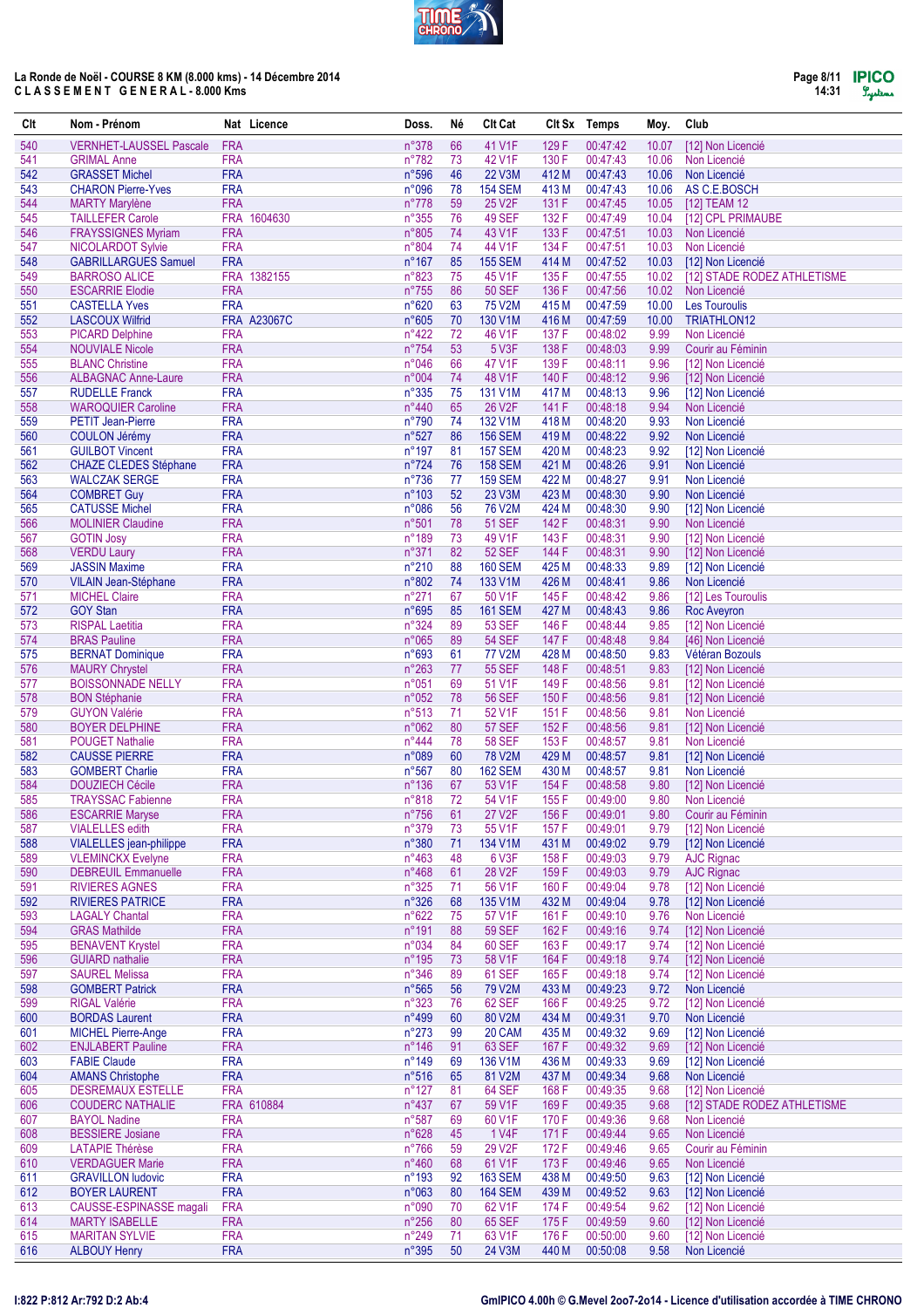

| Clt        | Nom - Prénom                                        |                          | Nat Licence | Doss.                            | Νé       | <b>Clt Cat</b>                  |                | Clt Sx Temps         | Moy.         | Club                                   |
|------------|-----------------------------------------------------|--------------------------|-------------|----------------------------------|----------|---------------------------------|----------------|----------------------|--------------|----------------------------------------|
| 617        | <b>BEC William</b>                                  | <b>FRA</b>               |             | n°032                            | 77       | <b>165 SEM</b>                  | 441 M          | 00:50:12             | 9.56         | [12] Non Licencié                      |
| 618        | <b>PAROIN Mylène</b>                                | <b>FRA</b>               |             | n°815                            | 86       | <b>66 SEF</b>                   | 177 F          | 00:50:15             | 9.55         | Non Licencié                           |
| 619        | <b>DELAUNES Amandine</b>                            | <b>FRA</b>               |             | n°814                            | 87       | 67 SEF                          | 178 F          | 00:50:15             | 9.55         | Non Licencié                           |
| 620        | <b>GAYRAUD Michel</b>                               | <b>FRA</b>               |             | n°183                            | 64       | 82 V2M                          | 442 M          | 00:50:19             | 9.54         | [12] Non Licencié                      |
| 621        | <b>VERNHET Benoît</b>                               | <b>FRA</b>               |             | $n^{\circ}377$                   | 80       | <b>166 SEM</b>                  | 443 M          | 00:50:32             | 9.50         | [12] Non Licencié                      |
| 622<br>623 | <b>BANCAREL Marion</b><br><b>BANCAREL Vincent</b>   | <b>FRA</b><br><b>FRA</b> |             | n°027<br>n°028                   | 75<br>76 | 64 V1F<br><b>167 SEM</b>        | 179F<br>444 M  | 00:50:32<br>00:50:33 | 9.50<br>9.50 | AS C.E.BOSCH<br>AS C.E.BOSCH           |
| 624        | <b>MICHEL Coralie</b>                               | <b>FRA</b>               |             | $n^{\circ}657$                   | 87       | <b>68 SEF</b>                   | 180 F          | 00:50:33             | 9.50         | Non Licencié                           |
| 625        | <b>LINTILLAC Eliane</b>                             | <b>FRA</b>               |             | $n^{\circ}777$                   | 63       | 30 V2F                          | 181 F          | 00:50:35             | 9.49         | Coureurs de fond villeneuvois          |
| 626        | <b>SOLIGNAC AMELIE</b>                              |                          | FRA 1692432 | $n^{\circ}472$                   | 81       | 69 SEF                          | 182 F          | 00:50:38             | 9.48         | [12] STADE RODEZ ATHLETISME            |
| 627        | <b>SOLIGNAC DANIEL</b>                              |                          | FRA 762159  | $n^{\circ}471$                   | 57       | 83 V2M                          | 445 M          | 00:50:38             | 9.48         | [48] MARVEJOLS CROSS MARATHON          |
| 628        | <b>PEREIRA Manuel</b>                               | <b>FRA</b>               |             | $n^{\circ}473$                   | 50       | 25 V3M                          | 446 M          | 00:50:38             | 9.48         | Non Licencié                           |
| 629        | <b>MOYSSET Julie</b>                                | <b>FRA</b>               |             | $n^{\circ}286$                   | 87       | <b>70 SEF</b>                   | 183 F          | 00:50:41             | 9.47         | [12] Non Licencié                      |
| 630        | <b>DUMAS Celine</b>                                 | <b>FRA</b>               |             | $n^{\circ}138$                   | 84       | <b>71 SEF</b>                   | 184 F          | 00:50:43             | 9.47         | [12] Les Touroulis                     |
| 631<br>632 | <b>MORIN Laure</b><br><b>SOUCHARD Karine</b>        | <b>FRA</b><br><b>FRA</b> |             | $n^{\circ}283$<br>$n^{\circ}351$ | 85<br>75 | 72 SEF<br>65 V1F                | 185 F<br>186 F | 00:50:43<br>00:50:44 | 9.47<br>9.46 | [12] Non Licencié<br>[12] Non Licencié |
| 633        | RECOULES-NOVARRO Sandri FRA                         |                          |             | n°316                            | 72       | 66 V1F                          | 187 F          | 00:50:46             | 9.46         | [12] Les Touroulis                     |
| 634        | <b>CLAMENS</b> marjolaine                           | <b>FRA</b>               |             | n°099                            | 82       | <b>73 SEF</b>                   | 188 F          | 00:50:49             | 9.45         | [12] Non Licencié                      |
| 635        | <b>RAYNAL Guy</b>                                   | <b>FRA</b>               |             | n°313                            | 51       | 26 V3M                          | 447 M          | 00:50:51             | 9.44         | [12] Les Touroulis                     |
| 636        | <b>LEAVER Spencer</b>                               | <b>FRA</b>               |             | $n^{\circ}232$                   | 68       | 137 V1M                         | 448 M          | 00:50:52             | 9.44         | [12] Non Licencié                      |
| 637        | <b>BLANC Renée</b>                                  | <b>FRA</b>               |             | n°047                            | 83       | <b>74 SEF</b>                   | 189 F          | 00:51:01             | 9.41         | [12] Non Licencié                      |
| 638        | <b>POIRIER Stéphane</b>                             | <b>FRA</b>               |             | $n^{\circ}298$                   | 68       | 138 V1M                         | 449 M          | 00:51:02             | 9.41         | [12] Non Licencié                      |
| 639        | <b>BASSE Patrick</b>                                | <b>FRA</b>               |             | n°030                            | 60       | 84 V2M                          | 450 M          | 00:51:02             | 9.41         | [12] Non Licencié                      |
| 640<br>641 | <b>PANIS Christian</b><br>LOUBET Jean-Luc           | <b>FRA</b><br><b>FRA</b> |             | $n^{\circ}294$<br>n°595          | 62<br>52 | 85 V2M<br>27 V3M                | 451 M<br>452 M | 00:51:02<br>00:51:03 | 9.41<br>9.40 | [12] Non Licencié<br>Non Licencié      |
| 642        | <b>BOUGES Hélène</b>                                | <b>FRA</b>               |             | n°057                            | 88       | <b>75 SEF</b>                   | 190 F          | 00:51:06             | 9.39         | [12] Non Licencié                      |
| 643        | <b>BISCAYE Jean Pierre</b>                          | <b>FRA</b>               |             | n°045                            | 61       | 86 V2M                          | 453 M          | 00:51:07             | 9.39         | [12] Non Licencié                      |
| 644        | <b>MAGRE Sylvie</b>                                 | <b>FRA</b>               |             | $n^{\circ}242$                   | 70       | 67 V1F                          | 191 F          | 00:51:08             | 9.39         | [12] Non Licencié                      |
| 645        | <b>RAMES Céline</b>                                 | <b>FRA</b>               |             | n°307                            | 82       | <b>76 SEF</b>                   | 192 F          | 00:51:09             | 9.39         | [12] Non Licencié                      |
| 646        | <b>MANGE Jean-Philippe</b>                          | <b>FRA</b>               |             | $n^{\circ}708$                   | 66       | 139 V1M                         | 454 M          | 00:51:09             | 9.39         | <b>FSPN</b>                            |
| 647        | <b>DIJOLS Hervé</b>                                 | <b>FRA</b>               |             | $n^{\circ}130$                   | 52       | 28 V3M                          | 455 M          | 00:51:13             | 9.37         | [12] Non Licencié                      |
| 648        | <b>PANIJEL Etienne</b>                              | <b>FRA</b>               |             | n°514                            | 98       | 21 CAM                          | 456 M          | 00:51:15             | 9.37         | <b>Escrime Rodez Aveyron</b>           |
| 649        | <b>DURAND Lucie</b>                                 | <b>FRA</b><br><b>FRA</b> |             | n°526                            | 88<br>76 | 77 SEF<br><b>78 SEF</b>         | 193 F          | 00:51:22<br>00:51:26 | 9.35         | Non Licencié                           |
| 650<br>651 | <b>VIARGUES Virginie</b><br><b>SERRE</b> sandrine   | <b>FRA</b>               |             | n°410<br>n°349                   | 75       | 68 V1F                          | 194 F<br>195 F | 00:51:28             | 9.34<br>9.33 | Non Licencié<br>[12] Non Licencié      |
| 652        | <b>VAYRE Sabine</b>                                 | <b>FRA</b>               |             | $n^{\circ}366$                   | 74       | 69 V1F                          | 196 F          | 00:51:29             | 9.33         | [12] Coureurs de fond villeneuvois     |
| 653        | MAZENQ Hélène                                       | <b>FRA</b>               |             | $n^{\circ}265$                   | 57       | 31 V <sub>2</sub> F             | 197 F          | 00:51:33             | 9.31         | [12] Non Licencié                      |
| 654        | <b>SAINT MARTIN Béatrice</b>                        | <b>FRA</b>               |             | n°580                            | 76       | <b>79 SEF</b>                   | 198 F          | 00:51:35             | 9.31         | Non Licencié                           |
| 655        | <b>TOMEO Arlette</b>                                | <b>FRA</b>               |             | $n^{\circ}412$                   | 64       | 32 V2F                          | 199 F          | 00:51:35             | 9.31         | Non Licencié                           |
| 656        | <b>ESPINASSE Sébastien</b>                          | <b>FRA</b>               |             | n°697                            | 69       | 140 V1M                         | 457 M          | 00:51:36             | 9.30         | Non Licencié                           |
| 657        | <b>EMBIALET Stéphanie</b>                           | <b>FRA</b>               |             | n°698                            | 71       | 70 V1F                          | 200 F          | 00:51:37             | 9.30         | Non Licencié                           |
| 658<br>659 | <b>KHORCHI</b> malika<br><b>SICHI Michaël</b>       | <b>FRA</b><br><b>FRA</b> |             | $n^{\circ}215$<br>n°391          | 64<br>94 | 33 V2F<br>10 ESM                | 201 F<br>458 M | 00:51:39<br>00:51:40 | 9.29<br>9.29 | [12] Non Licencié<br>Non Licencié      |
| 660        | <b>HOARAU ARMAND</b>                                |                          | FRA 1718625 | n°639                            | 79       | <b>168 SEM</b>                  | 459 M          | 00:51:42             | 9.29         | [12] STADE RODEZ ATHLETISME            |
| 661        | <b>GOUDEAUX Pauline</b>                             | <b>FRA</b>               |             | n°190                            | 86       | <b>80 SEF</b>                   | 202 F          | 00:51:46             | 9.28         | Non Licencié                           |
| 662        | <b>ARLABOSSE VIRGINIE</b>                           | <b>FRA</b>               |             | n°015                            | 80       | <b>81 SEF</b>                   | 203 F          | 00:51:46             | 9.27         | [12] Non Licencié                      |
| 663        | <b>VERNHES Marine</b>                               | <b>FRA</b>               |             | $n^{\circ}558$                   | 87       | <b>82 SEF</b>                   | 204 F          | 00:51:47             | 9.27         | Non Licencie                           |
| 664        | COUFFIGNAL magali                                   | <b>FRA</b>               |             | n°109                            | 76       | <b>83 SEF</b>                   | 205 F          | 00:51:47             | 9.27         | [81] Non Licencié                      |
| 665        | <b>SAVY laure</b>                                   | <b>FRA</b>               |             | n°347                            | 81       | 84 SEF                          | 206 F          | 00:51:49             | 9.27         | [12] Non Licencié                      |
| 666        | <b>GUITARD SANDRINE</b>                             |                          | FRA 1556624 | n°564                            | 69       | 71 V1F                          | 207 F          | 00:51:51             | 9.26         | [12] TEAM 12                           |
| 667<br>668 | <b>VAYSSETTES Jean marc</b><br><b>PUECH Viviane</b> | <b>FRA</b><br><b>FRA</b> |             | $n^{\circ}367$<br>$n^{\circ}636$ | 96<br>59 | 5 JUM<br>34 V2F                 | 460 M<br>208 F | 00:51:51<br>00:51:52 | 9.26<br>9.26 | [12] Non Licencié<br>Non Licencié      |
| 669        | <b>CATUSSE Michele</b>                              | <b>FRA</b>               |             | n°087                            | 57       | 35 V2F                          | 209 F          | 00:51:52             | 9.26         | [12] Non Licencié                      |
| 670        | <b>LUCENO Julien</b>                                | <b>FRA</b>               |             | n°239                            | 89       | <b>169 SEM</b>                  | 461 M          | 00:51:52             | 9.26         | [12] Non Licencié                      |
| 671        | <b>MARRE Francis</b>                                | <b>FRA</b>               |             | $n^{\circ}253$                   | 55       | 29 V3M                          | 462 M          | 00:51:52             | 9.26         | Non Licencié                           |
| 672        | <b>MAZENQ Jean-Marie</b>                            | <b>FRA</b>               |             | $n^{\circ}266$                   | 55       | 30 V3M                          | 463 M          | 00:51:52             | 9.26         | [12] Non Licencié                      |
| 673        | <b>CASTAN Maryse</b>                                | <b>FRA</b>               |             | n°085                            | 62       | 36 V2F                          | 210 F          | 00:51:54             | 9.25         | [12] Non Licencié                      |
| 674        | <b>BOULET Pauline</b>                               | <b>FRA</b>               |             | n°662                            | 85       | <b>85 SEF</b>                   | 211 F          | 00:51:54             | 9.25         | Les foulées séveragaises               |
| 675<br>676 | <b>DELSOL Frédéric</b><br><b>PASSICOS Marie</b>     | <b>FRA</b><br><b>FRA</b> |             | $n^{\circ}125$<br>n°584          | 76<br>83 | <b>170 SEM</b><br><b>86 SEF</b> | 464 M<br>212 F | 00:51:55<br>00:51:57 | 9.25<br>9.24 | Non Licencié<br>Non Licencié           |
| 677        | <b>LEYGUES CELINE</b>                               | <b>FRA</b>               |             | $n^{\circ}235$                   | 70       | 72 V1F                          | 213 F          | 00:51:57             | 9.24         | [12] Non Licencié                      |
| 678        | <b>LAFON Cécile</b>                                 | <b>FRA</b>               |             | $n^{\circ}220$                   | 81       | <b>87 SEF</b>                   | 214 F          | 00:52:01             | 9.23         | [12] Non Licencié                      |
| 679        | <b>FUGIT emilie</b>                                 | <b>FRA</b>               |             | $n^{\circ}166$                   | 91       | <b>88 SEF</b>                   | 215F           | 00:52:02             | 9.23         | [12] Non Licencié                      |
| 680        | <b>VIGUIER Magali</b>                               | <b>FRA</b>               |             | n°420                            | 79       | <b>89 SEF</b>                   | 216 F          | 00:52:04             | 9.22         | Non Licencié                           |
| 681        | <b>BERNAD Brigitte</b>                              | <b>FRA</b>               |             | n°036                            | 64       | 37 V2F                          | 217 F          | 00:52:04             | 9.22         | Non Licencié                           |
| 682        | <b>NOGARET Jackie</b>                               | <b>FRA</b>               |             | n°289                            | 64       | 38 V2F                          | 218 F          | 00:52:04             | 9.22         | Non Licencié                           |
| 683<br>684 | <b>ASTRUC Perrine</b>                               | <b>FRA</b><br><b>FRA</b> |             | n°020<br>$n^{\circ}107$          | 85<br>68 | <b>90 SEF</b><br>73 V1F         | 219 F<br>220 F | 00:52:07<br>00:52:08 | 9.21<br>9.21 | [12] Non Licencié<br>[12] Non Licencié |
| 685        | <b>COUDERC</b> sylvie<br><b>DEVIC THIERRY</b>       | <b>FRA</b>               |             | $n^{\circ}128$                   | 64       | 87 V2M                          | 465 M          | 00:52:08             | 9.21         | [12] Non Licencié                      |
| 686        | <b>MARQUET Monique</b>                              | <b>FRA</b>               |             | $n^{\circ}250$                   | 60       | 39 V2F                          | 221 F          | 00:52:18             | 9.18         | [12] Non Licencié                      |
| 687        | <b>COURREGE Christine</b>                           | <b>FRA</b>               |             | $n^{\circ}112$                   | 62       | 40 V2F                          | 222 F          | 00:52:26             | 9.16         | [12] Non Licencié                      |
| 688        | <b>LAFARGUETTE Florence</b>                         | <b>FRA</b>               |             | n°760                            | 67       | 74 V1F                          | 223 F          | 00:52:31             | 9.14         | Courir au Féminin                      |
| 689        | <b>CHAUVEAU Samuel</b>                              | <b>FRA</b>               |             | n°421                            | 71       | 141 V1M                         | 466 M          | 00:52:31             | 9.14         | Non Licencié                           |
| 690        | <b>CHAYRE Céline</b>                                | <b>FRA</b>               |             | $n^{\circ}753$                   | 69       | 75 V1F                          | 224 F          | 00:52:31             | 9.14         | Courir au Féminin                      |
| 691        | <b>ANGLARS Olivia</b>                               | <b>FRA</b>               |             | n°631                            | 83       | 91 SEF                          | 225 F          | 00:52:33             | 9.14         | les foulées sévéragaises               |
| 692<br>693 | <b>FRANCHINO Sophie</b><br><b>CASAS Sabine</b>      | <b>FRA</b><br><b>FRA</b> |             | n°542<br>n°570                   | 82<br>75 | <b>92 SEF</b><br>76 V1F         | 226 F<br>227 F | 00:52:35<br>00:52:36 | 9.13<br>9.13 | Non Licencié<br>Non Licencié           |
|            |                                                     |                          |             |                                  |          |                                 |                |                      |              |                                        |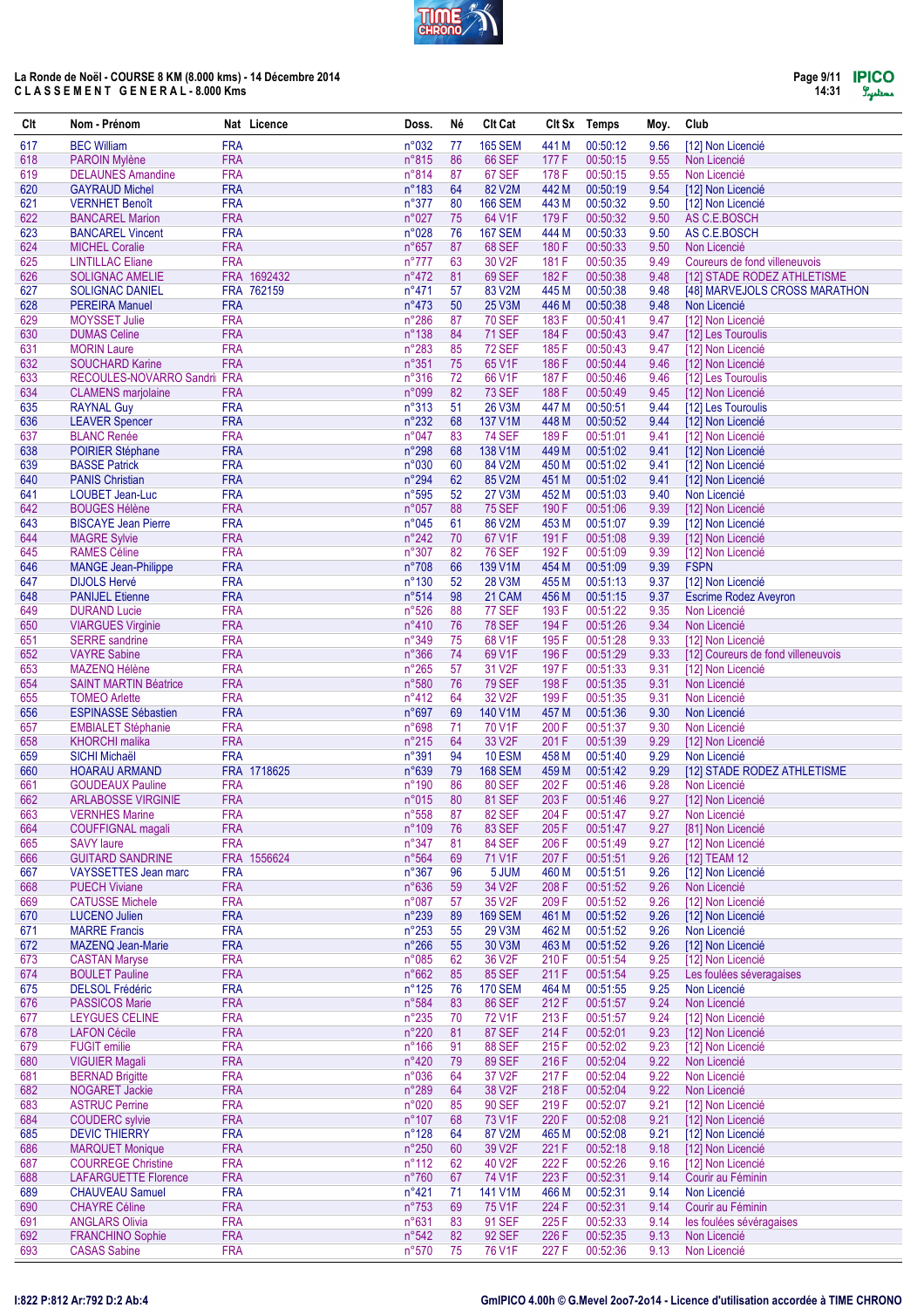

| Clt        | Nom - Prénom                                             |                          | Nat Licence | Doss.                   | Νé       | <b>Clt Cat</b>                   |                | Clt Sx Temps         | Moy.         | Club                                      |
|------------|----------------------------------------------------------|--------------------------|-------------|-------------------------|----------|----------------------------------|----------------|----------------------|--------------|-------------------------------------------|
| 694        | <b>BOUVIER Charlotte</b>                                 | <b>FRA</b>               |             | n°541                   | 81       | 93 SEF                           | 228 F          | 00:52:36             | 9.13         | Non Licencié                              |
| 695        | <b>DEIVERDIER Magali</b>                                 | <b>FRA</b>               |             | $n^{\circ}415$          | 79       | <b>94 SEF</b>                    | 229F           | 00:52:39             | 9.12         | Non Licencié                              |
| 696        | <b>WOLFMANN Laurence</b>                                 | <b>FRA</b>               |             | $n^{\circ}677$          | 67       | <b>77 V1F</b>                    | 230 F          | 00:52:51             | 9.08         | Non Licencié                              |
| 697        | <b>WOLFMANN Stéphane</b>                                 | <b>FRA</b>               |             | n°678                   | 68       | 142 V1M                          | 467 M          | 00:52:51             | 9.08         | Non Licencié                              |
| 698        | <b>BIARGUES Valérie</b>                                  | <b>FRA</b>               |             | n°044                   | 73       | 78 V1F                           | 231 F          | 00:52:54             | 9.07         | Non Licencié                              |
| 699        | <b>VERNHES</b> anne                                      | <b>FRA</b>               |             | n°375                   | 68       | 79 V1F                           | 232 F          | 00:53:00             | 9.06         | [12] Non Licencié                         |
| 700        | <b>VERNHES</b> frédéric                                  | <b>FRA</b>               |             | n°376                   | 67       | 143 V1M                          | 468 M          | 00:53:00             | 9.06         | [12] Non Licencié                         |
| 701        | <b>COURNÈDE</b> pierre                                   | <b>FRA</b>               |             | $n^{\circ}111$          | 75       | 144 V1M                          | 469 M          | 00:53:16             | 9.01         | [12] Non Licencié                         |
| 702        | <b>DALMON Réjane</b>                                     | <b>FRA</b>               |             | $n^{\circ}118$          | 48       | 7 V3F                            | 233 F          | 00:53:17             | 9.01         | [12] VCAN FIRMI                           |
| 703<br>704 | <b>CANIVENQ Christine</b><br><b>GERMANE Marie-Claude</b> | <b>FRA</b>               | FRA 1670413 | n°387<br>$n^{\circ}185$ | 70<br>75 | 80 V1F<br>81 V1F                 | 234 F<br>235 F | 00:53:20<br>00:53:22 | 9.00<br>9.00 | Non Licencié<br>[12] MJC SALLES CURAN     |
| 705        | <b>CAPDEBARTHES Véronique</b>                            | <b>FRA</b>               |             | n°079                   | 67       | 82 V1F                           | 236 F          | 00:53:25             | 8.99         | [12] Non Licencié                         |
| 706        | <b>BESSERE Séverine</b>                                  | <b>FRA</b>               |             | $n^{\circ}676$          | 82       | <b>95 SEF</b>                    | 237 F          | 00:53:25             | 8.99         | Non Licencié                              |
| 707        | <b>DORDAIN Margot</b>                                    | <b>FRA</b>               |             | $n^{\circ}133$          | 80       | <b>96 SEF</b>                    | 238 F          | 00:53:25             | 8.99         | [12] Non Licencié                         |
| 708        | <b>DONNET Nathalie</b>                                   | <b>FRA</b>               |             | $n^{\circ}132$          | 72       | 83 V1F                           | 239 F          | 00:53:30             | 8.97         | [12] Non Licencié                         |
| 709        | <b>BRU Sandrine</b>                                      | <b>FRA</b>               |             | $n^{\circ}775$          | 75       | 84 V1F                           | 240 F          | 00:53:34             | 8.96         | Non Licencié                              |
| 710        | <b>FRAUX CELINE</b>                                      | <b>FRA</b>               |             | $n^{\circ}165$          | 81       | <b>97 SEF</b>                    | 241 F          | 00:53:34             | 8.96         | [12] Non Licencié                         |
| 711        | <b>MONFERRAN EMILIE</b>                                  |                          | FRA 1711348 | $n^{\circ}763$          | 78       | <b>98 SEF</b>                    | 242 F          | 00:53:34             | 8.96         | [12] STADE RODEZ ATHLETISME               |
| 712        | <b>SABY Audrey</b>                                       | <b>FRA</b>               |             | n°650                   | 93       | 3 ESF                            | 243 F          | 00:53:35             | 8.96         | Non Licencié                              |
| 713        | <b>LAYE Sophie</b>                                       | <b>FRA</b>               |             | n°651                   | 93       | 4 ESF                            | 244 F          | 00:53:35             | 8.96         | Non Licencié                              |
| 714        | <b>BRU Pascal</b>                                        | <b>FRA</b>               |             | $n^{\circ}774$          | 76       | <b>171 SEM</b>                   | 470 M          | 00:53:36             | 8.96         | Non Licencié                              |
| 715        | <b>DEBLONDE Gwenaëlle</b>                                | <b>FRA</b>               |             | $n^{\circ}121$          | 80       | <b>99 SEF</b>                    | 245 F          | 00:53:37             | 8.96         | [12] Non Licencié                         |
| 716        | <b>MALVEZIN Marie-Thérèse</b>                            | <b>FRA</b>               |             | n°640                   | 70       | 85 V1F                           | 246 F          | 00:53:47             | 8.93         | Non Licencié                              |
| 717        | <b>FRIC Marie</b>                                        | <b>FRA</b>               |             | n°396                   | 57       | 41 V2F                           | 247 F          | 00:53:53             | 8.91         | Non Licencié                              |
| 718        | <b>MARRE Véronique</b>                                   | <b>FRA</b>               |             | $n^{\circ}416$          | 60       | 42 V2F                           | 248 F          | 00:53:53             | 8.91         | Non Licencié                              |
| 719        | <b>BLANCHY Christian</b>                                 | <b>FRA</b>               |             | $n^{\circ}414$          | 63       | 88 V2M                           | 471 M          | 00:53:53             | 8.91         | Non Licencié                              |
| 720        | <b>CADENE Elodie</b>                                     | <b>FRA</b>               |             | n°801                   | 80       | <b>100 SEF</b>                   | 249 F          | 00:53:54             | 8.91         | Non Licencié                              |
| 721        | <b>ANGELARD Caroline</b>                                 | <b>FRA</b>               |             | $n^{\circ}705$          | 82       | <b>101 SEF</b>                   | 250 F          | 00:53:55             | 8.90         | Non Licencié                              |
| 722        | <b>LAGAR Simon</b>                                       | <b>FRA</b>               |             | n°497                   | 88       | <b>172 SEM</b>                   | 472 M          | 00:53:56             | 8.90         | Non Licencié                              |
| 723        | <b>BERTIN Jessica</b>                                    | <b>FRA</b>               |             | $n^{\circ}496$          | 90       | <b>102 SEF</b><br><b>103 SEF</b> | 251 F          | 00:53:57<br>00:53:58 | 8.90         | Non Licencié                              |
| 724<br>725 | <b>RAVANEL Anne-Sophie</b><br><b>WOLHER Téva</b>         | <b>FRA</b><br><b>FRA</b> |             | n°311<br>n°583          | 86<br>84 | <b>173 SEM</b>                   | 252 F<br>473 M | 00:53:58             | 8.90<br>8.90 | [15] Non Licencié<br>Non Licencié         |
| 726        | <b>ALA Angelique</b>                                     | <b>FRA</b>               |             | n°002                   | 99       | 9 CAF                            | 253 F          | 00:53:59             | 8.89         | [12] Non Licencié                         |
| 727        | <b>AMANS Marie-Hélène</b>                                | <b>FRA</b>               |             | $n^{\circ}517$          | 64       | 43 V2F                           | 254 F          | 00:54:00             | 8.89         | Non Licencié                              |
| 728        | <b>GUIZARD Léo</b>                                       | <b>FRA</b>               |             | n°644                   | 52       | 31 V3M                           | 474 M          | 00:54:00             | 8.89         | Les foulées séveragaises                  |
| 729        | <b>BORDAS Danielle</b>                                   | <b>FRA</b>               |             | n°498                   | 55       | 8 V3F                            | 255F           | 00:54:00             | 8.89         | Non Licencié                              |
| 730        | <b>JONES Suzanne</b>                                     | <b>FRA</b>               |             | n°534                   | 61       | 44 V2F                           | 256 F          | 00:54:01             | 8.89         | Non Licencié                              |
| 731        | <b>TAYLOR Nathalie</b>                                   | <b>FRA</b>               |             | n°359                   | 67       | 86 V1F                           | 257 F          | 00:54:02             | 8.89         | [12] Non Licencié                         |
| 732        | <b>BROSSY</b> marianne                                   | <b>FRA</b>               |             | n°068                   | 73       | 87 V1F                           | 258 F          | 00:54:02             | 8.88         | [12] Non Licencié                         |
| 733        | <b>BROSSY</b> antoine                                    | <b>FRA</b>               |             | n°067                   | 99       | 22 CAM                           | 475 M          | 00:54:03             | 8.88         | [12] Non Licencié                         |
| 734        | <b>BESSIERE Hélène</b>                                   | <b>FRA</b>               |             | n°041                   | 78       | <b>104 SEF</b>                   | 259 F          | 00:54:08             | 8.87         | [12] Non Licencié                         |
| 735        | <b>CORP Candice</b>                                      | <b>FRA</b>               |             | n°104                   | 72       | 88 V1F                           | 260 F          | 00:54:09             | 8.87         | [12] Non Licencié                         |
| 736        | <b>CADARS CHLOE</b>                                      | <b>FRA</b>               |             | n°071                   | 98       | 10 CAF                           | 261 F          | 00:54:11             | 8.86         | [13] Non Licencié                         |
| 737        | <b>LACOMBE Ulysse</b>                                    | <b>FRA</b>               |             | n°218                   | 71       | 145 V1M                          | 476 M          | 00:54:15             | 8.85         | [12] Non Licencié                         |
| 738        | <b>CADARS Nathalie</b>                                   | <b>FRA</b>               |             | n°072                   | 72       | 89 V1F                           | 262 F          | 00:54:19             | 8.84         | [12] Non Licencié                         |
| 739        | <b>FLOTTES MARION</b>                                    | <b>FRA</b>               |             | $n^{\circ}163$          | 81       | <b>105 SEF</b>                   | 263F           | 00:54:29             | 8.81         | [12] Non Licencié                         |
| 740        | <b>LAVAL KARINE</b>                                      | <b>FRA</b>               |             | $n^{\circ}226$          | 73       | 90 V1F                           | 264 F          | 00:54:29             |              | 8.81 [12] Non Licencié                    |
| 741<br>742 | <b>FLOTTES EMMA</b><br><b>PRADEL Michel</b>              | <b>FRA</b><br><b>FRA</b> |             | $n^{\circ}162$<br>n°608 | 79<br>39 | <b>106 SEF</b><br>3 V4M          | 265 F<br>477 M | 00:54:29<br>00:54:36 | 8.81<br>8.79 | [12] Non Licencié<br><b>Les Touroulis</b> |
| 743        | <b>PRAT Vanessa</b>                                      | <b>FRA</b>               |             | $n^{\circ}816$          | 95       | 5 ESF                            | 266 F          | 00:54:42             | 8.78         | Non Licencié                              |
| 744        | <b>SANDRIN Angélique</b>                                 | <b>FRA</b>               |             | $n^{\circ}345$          | 75       | 91 V1F                           | 267 F          | 00:54:48             | 8.76         | [12] Non Licencié                         |
| 745        | <b>FALGAYRAC Magali</b>                                  | <b>FRA</b>               |             | $n^{\circ}157$          | 79       | <b>107 SEF</b>                   | 268 F          | 00:54:48             | 8.76         | Non Licencié                              |
| 746        | <b>MERAVILLES Francis</b>                                | <b>FRA</b>               |             | $n^{\circ}270$          | 53       | 32 V3M                           | 478 M          | 00:54:49             | 8.76         | <b>Les Touroulis</b>                      |
| 747        | <b>LAMAZERE</b> alexia                                   | <b>FRA</b>               |             | $n^{\circ}221$          | 74       | 92 V1F                           | 269 F          | 00:55:04             | 8.72         | [12] Non Licencié                         |
| 748        | <b>MONTEMBAULT Annie</b>                                 | <b>FRA</b>               |             | n°282                   | 73       | 93 V1F                           | 270 F          | 00:55:04             | 8.72         | Non Licencié                              |
| 749        | <b>BENOIT DE COIGNAC Antoinet FRA</b>                    |                          |             | n°035                   | 87       | <b>108 SEF</b>                   | 271 F          | 00:55:22             | 8.67         | [12] Non Licencié                         |
| 750        | <b>BEX Fabienne</b>                                      | <b>FRA</b>               |             | n°042                   | 80       | <b>109 SEF</b>                   | 272 F          | 00:55:29             | 8.65         | [81] Non Licencié                         |
| 751        | <b>COMBETTES céline</b>                                  | <b>FRA</b>               |             | $n^{\circ}102$          | 80       | <b>110 SEF</b>                   | 273F           | 00:55:29             | 8.65         | [31] Non Licencié                         |
| 752        | <b>BOISSE</b> marie                                      | <b>FRA</b>               |             | n°049                   | 81       | <b>111 SEF</b>                   | 274 F          | 00:55:31             | 8.65         | [12] Non Licencié                         |
| 753        | <b>NAIL Camille</b>                                      | <b>FRA</b>               |             | $n^{\circ}288$          | 79       | <b>112 SEF</b>                   | 275F           | 00:55:31             | 8.65         | [12] Non Licencié                         |
| 754        | <b>DARDIE Marjolaine</b>                                 | <b>FRA</b>               |             | $n^{\circ}772$          | 90       | <b>113 SEF</b>                   | 276 F          | 00:55:40             | 8.62         | Non Licencié                              |
| 755        | <b>PASTA Anne-Lise</b>                                   | <b>FRA</b>               |             | $n^{\circ}654$          | 80       | <b>114 SEF</b>                   | 277 F          | 00:55:49             | 8.60         | Non Licencié                              |
| 756        | <b>LORTAL Nicole</b>                                     | <b>FRA</b>               |             | $n^{\circ}237$          | 59       | 45 V2F                           | 278 F          | 00:56:22             | 8.52         | Non Licencié                              |
| 757        | <b>BERNAT Patricia</b>                                   | <b>FRA</b>               |             | n°694                   | 64       | 46 V2F                           | 279F           | 00:56:22             | 8.52         | Non Licencié                              |
| 758        | <b>MALEY Lucie</b>                                       | <b>FRA</b>               |             | n°817                   | 89       | <b>115 SEF</b>                   | 280 F          | 00:56:30             | 8.50         | Non Licencié                              |
| 759<br>760 | <b>GUIBERT Elodie</b><br><b>VIVIEN Dominique</b>         | <b>FRA</b><br><b>FRA</b> |             | n°581<br>n°397          | 81<br>65 | <b>116 SEF</b><br>47 V2F         | 281 F<br>282 F | 00:56:33<br>00:56:33 | 8.49<br>8.49 | Non Licencié<br>Non Licencié              |
| 761        | <b>TROUCHE Aurore</b>                                    | <b>FRA</b>               |             | n°363                   | 91       | <b>117 SEF</b>                   | 283 F          | 00:57:01             | 8.42         | [12] Non Licencié                         |
| 762        | <b>ANGLADA Karine</b>                                    | <b>FRA</b>               |             | n°643                   | 74       | 94 V1F                           | 284 F          | 00:57:02             | 8.42         | Les foulées séveragaises                  |
| 763        | <b>VERNHET Isabelle</b>                                  | <b>FRA</b>               |             | n°633                   | 63       | 48 V <sub>2F</sub>               | 285 F          | 00:57:02             | 8.42         | Les foulées séveragaises                  |
| 764        | <b>BERTHET Juliette</b>                                  | <b>FRA</b>               |             | n°039                   | 88       | <b>118 SEF</b>                   | 286 F          | 00:57:22             | 8.37         | [81] Non Licencié                         |
| 765        | <b>JOSQUIN SYLVIE</b>                                    |                          | FRA 1658792 | $n^{\circ}212$          | 66       | 95 V1F                           | 287 F          | 00:57:27             | 8.36         | [12] STADE RODEZ ATHLETISME               |
| 766        | <b>FAYEL Myriam</b>                                      | <b>FRA</b>               |             | n°390                   | 69       | 96 V1F                           | 288 F          | 00:57:35             | 8.34         | Non Licencié                              |
| 767        | <b>SICHI Isabelle</b>                                    | <b>FRA</b>               |             | n°393                   | 67       | 97 V1F                           | 289 F          | 00:57:35             | 8.34         | Non Licencié                              |
| 768        | <b>LAVERGNE Alexandra</b>                                | <b>FRA</b>               |             | $n^{\circ}228$          | 92       | <b>119 SEF</b>                   | 290 F          | 00:57:42             | 8.32         | [12] Non Licencié                         |
| 769        | <b>GERALDINI</b> virginie                                | <b>FRA</b>               |             | n°184                   | 74       | 98 V1F                           | 291 F          | 00:57:44             | 8.32         | [12] Non Licencié                         |
| 770        | <b>MAZENQ Emilie</b>                                     | <b>FRA</b>               |             | n°573                   | 86       | <b>120 SEF</b>                   | 292 F          | 00:58:06             | 8.26         | Non Licencié                              |